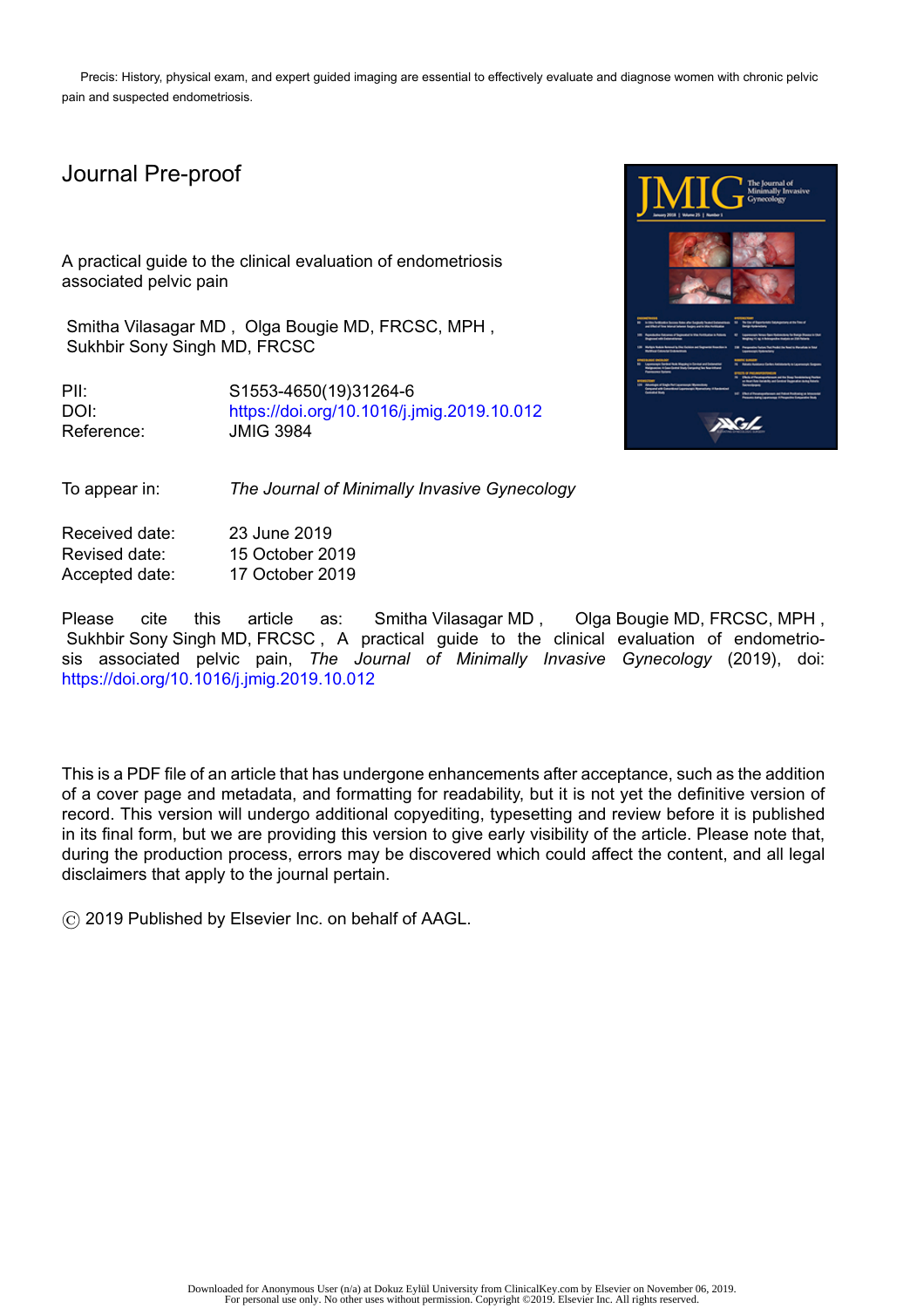#### Special Article

Title: A practical guide to the clinical evaluation of endometriosis associated pelvic pain

Authors: \*Smitha Vilasagar MD<sup>1</sup>, \*Olga Bougie MD, FRCSC, MPH<sup>2</sup>, Sukhbir Sony Singh, MD,

### FRCSC<sup>3</sup>

\*Drs. Vilasagar and Bougie have contributed equally to this work.

l

(1) Department of Obstetrics & Gynecology, Atrium Health, Charlotte, NC, USA

- (2) Department of Obstetrics and Gynaecology, Queen's University, Kingston, Ontario, Canada
- (3) Department of Obstetrics and Gynecology, The Ottawa Hospital & Ottawa Hospital

Research Institute

Corresponding Author:

Sukhbir S. Singh

7<sup>th</sup> Floor

Women's Health Centre, The Ottawa Hospital

1967 Riverside Drive

Ottawa, ON, CANADA, K1H 7W9

Office Tel: 613-738-8400 Ext: 81740 Office Fax: 613-738-8505

e-mail: susingh@toh.ca

Downloaded for Anonymous User (n/a) at Dokuz Eylül University<br>For personal use only. No other uses without permission.

**Disclosure Statement:** Dr. Vilasagar has no conflicts of interest to declare. Dr. Bougie reports grants and personal fees from Hologic, Bayer, Allergan, and Abbvie, outside the submitted work. Dr. Singh reports grants and personal fees from Allergan, Abbvie and Bayer.

This paper has not previously been presented at a conference. This study was IRB exempt.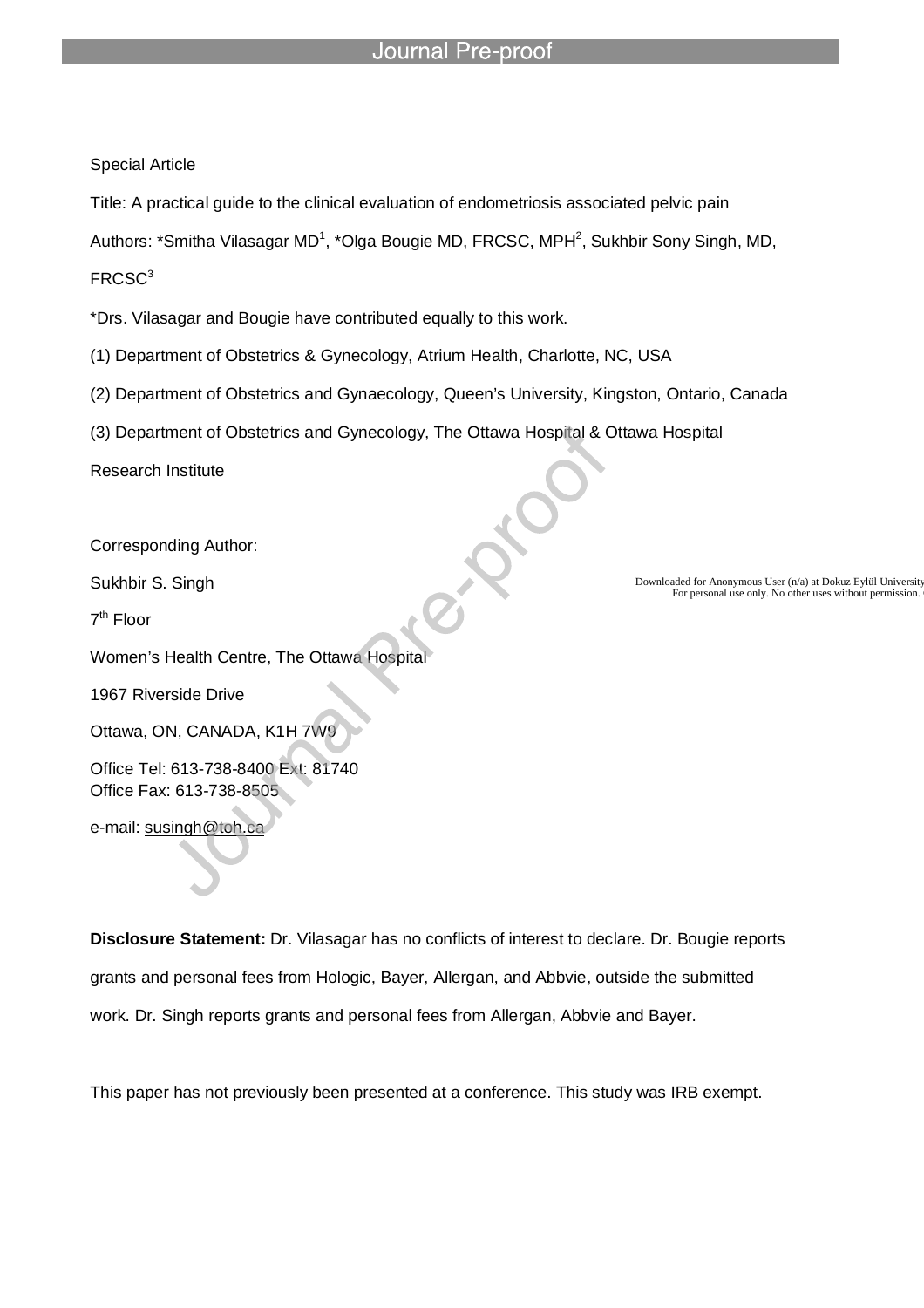Word count: Abstract: 123 words Main text: 4592 words

l

Downloaded for Anonymous User (n/a) at Dokuz Eylül University<br>For personal use only. No other uses without permission.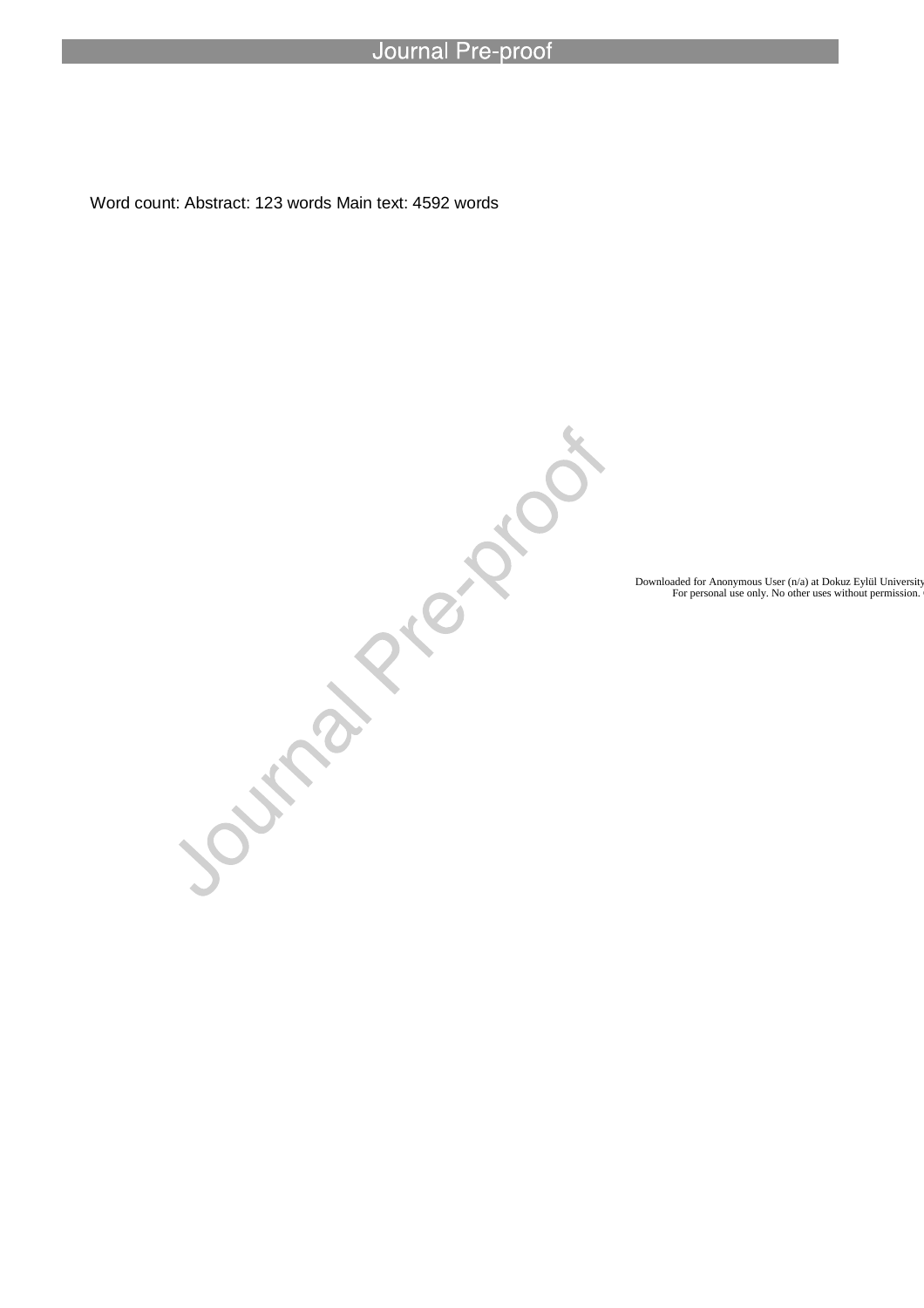# **Precis**

History, physical exam, and expert guided imaging are essential to effectively evaluate and diagnose women with chronic pelvic pain and suspected endometriosis.

l

Downloaded for Anonymous User (n/a) at Dokuz Eylül University<br>For personal use only. No other uses without permission.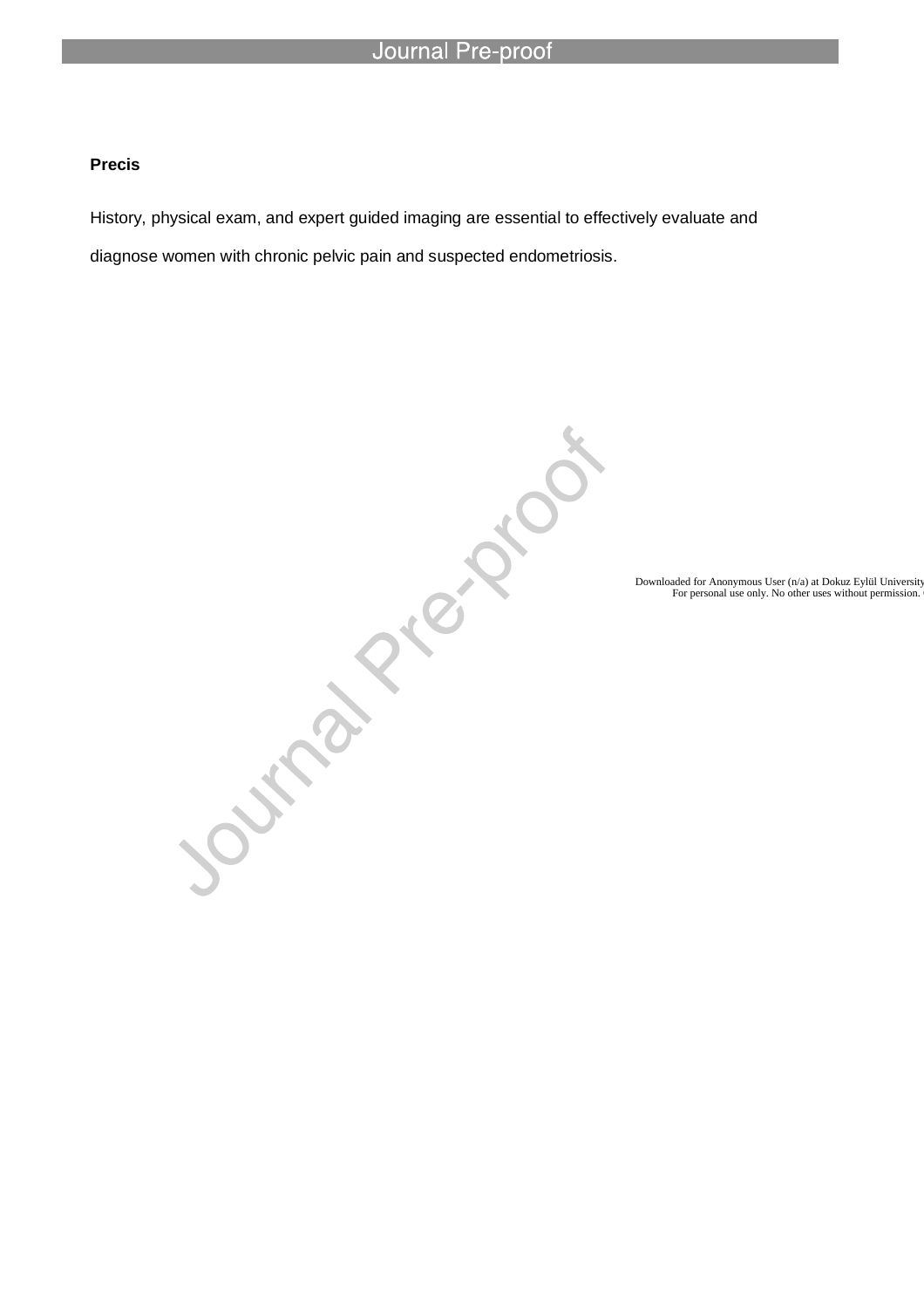l

### **Abstract**

Endometriosis associated pain (EAP) has a significant impact on the quality of lifepersing Obownlogs User (n/a) at Dokuz Eylül University affected and their families. Recognizing that endometriosis is a chronic condition associated with an impairment in function and negative social impact, there is a shift towards reducing diagnostic delays and initiating timely management. This article provides a comprehensive and practical approach to the clinical diagnosis of EAP, which can subsequently facilitate prompt and directed treatment. The key components of the history, physical exam and high-quality imaging to evaluate suspected EAP and related pain conditions are presented. Currently, biomarkers have limited utility in the diagnosis of endometriosis, but research in this area continues; development of a reliable non-invasive test for endometriosis may further improve early identification of this condition.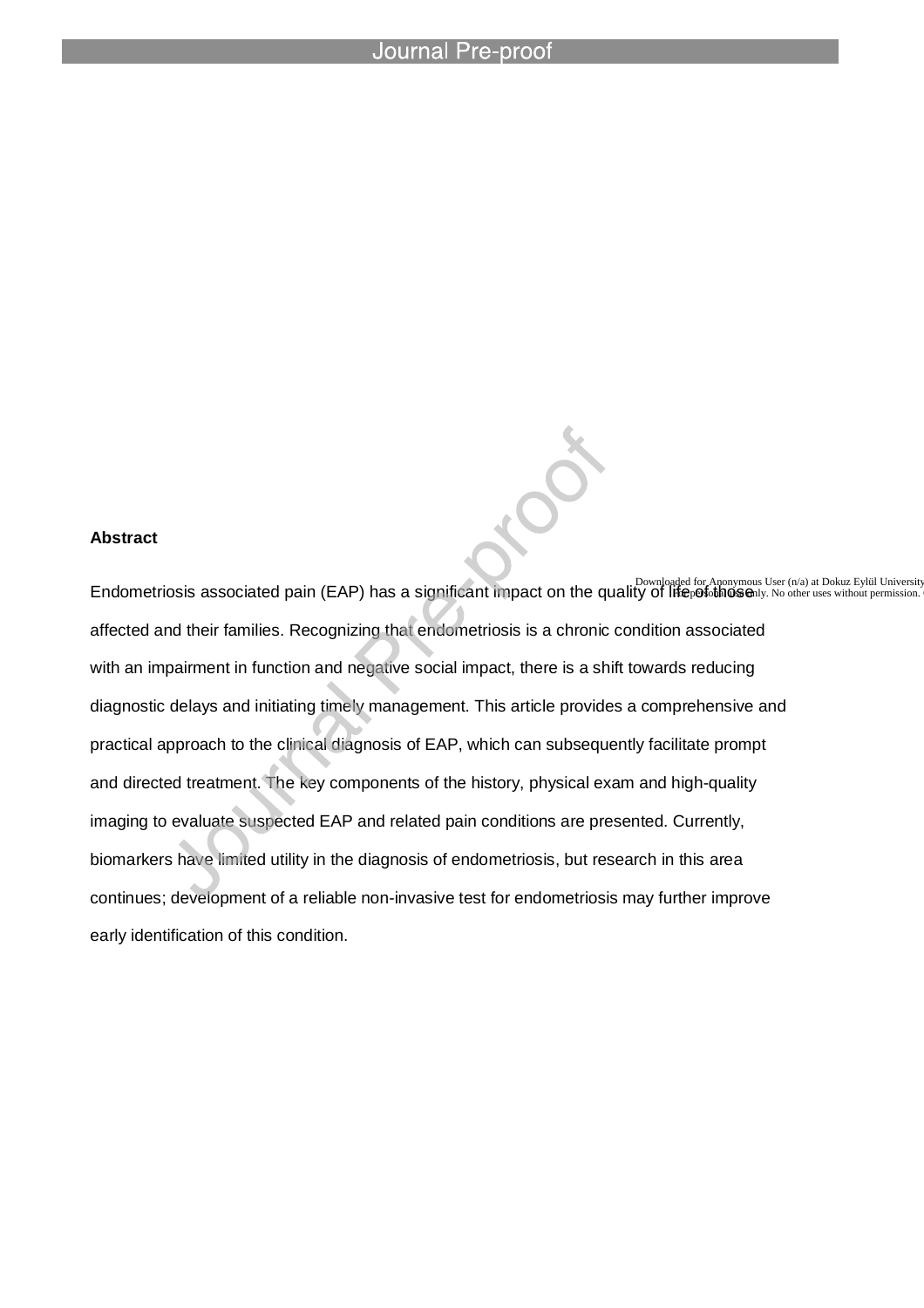l

# **Key Words**

pelvic pain

Endometriosis; endometriosis biomarkers; endometriosis diagnosis; endometriosis imaging;<br>pelvic pain<br>pelvic pain<br>pelvic pain<br>personalistic denumerates;<br>pelvic pain personalistic denumerates;<br>personalistic denumerates;<br>pers

Downloaded for Anonymous User (n/a) at Dokuz Eylül University<br>For personal use only. No other uses without permission.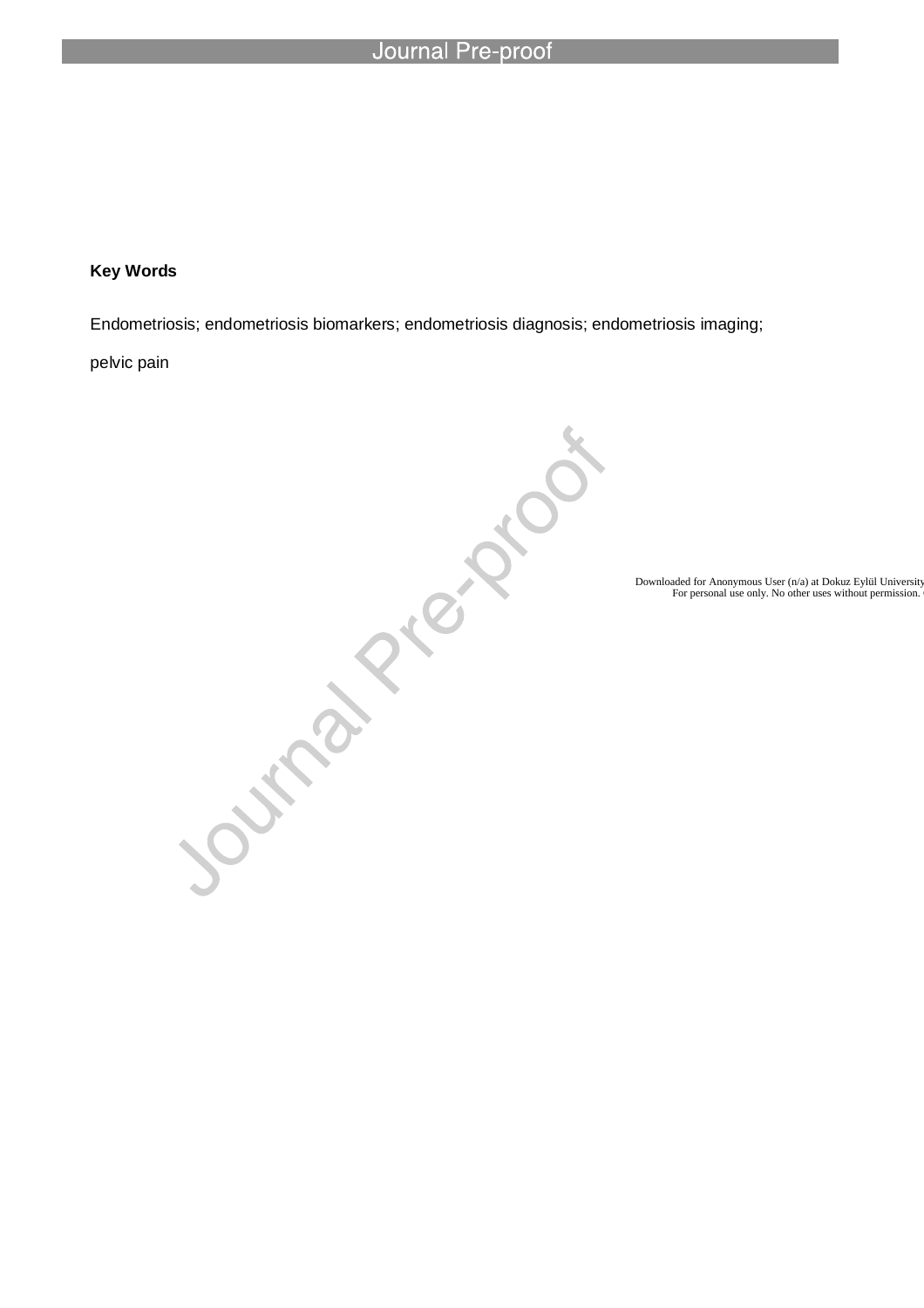l

### **Introduction**

The diagnosis of endometriosis may be challenging given the varying clinical presentations and heterogeneity of symptoms. Delayed diagnosis is common with reported median delay as lengthy as 9-10 years from onset of symptoms to diagnosis [1]; the delay in diagnosis is greater for women who present with pelvic pain compared to those who report infertility [2]. Additionally, pain may be refractory to conventional therapies for the treatment of endometriosis, particularly when other comorbid pain conditions are present, which can lead to frustration for providers and their patients due to inadequate symptom relief after treatment initiation [3,4]. Endometriosis associated pain (EAP) has a significant negative impact on health-related quality of life for women suffering from these conditions [5]. Women reporting chronic and inflammatory conditions such as endometriosis have significant functional impairment, increased fatigue, and depressed mood [2,6,7]. Downloaded for Anonymous User (n/a) at Dokuz Eylül University<br>For personal use only. No other uses without permission.

There is an identified need to establish an earlier diagnosis in these patients, which may in turn lead to earlier care and improved quality of life [8,9]. This may be possible through a systematic evaluation including a directed history, physical exam and appropriate expert guided imaging [10]. Concurrent consideration of common related chronic pain conditions is also important to help guide appropriate care. The goal of this article is to provide the clinician with a simple and reproducible clinical approach to the evaluation of EAP.

#### **History**

The history is both an evaluation of the patient's symptoms but also acknowledgement of her journey to date. Classic historical evaluation of the patient's pain experience is essential, including the onset and quality of the pain, as well as exacerbating and relieving factors. The impact on one's function and quality of life as a result of the pain over time should be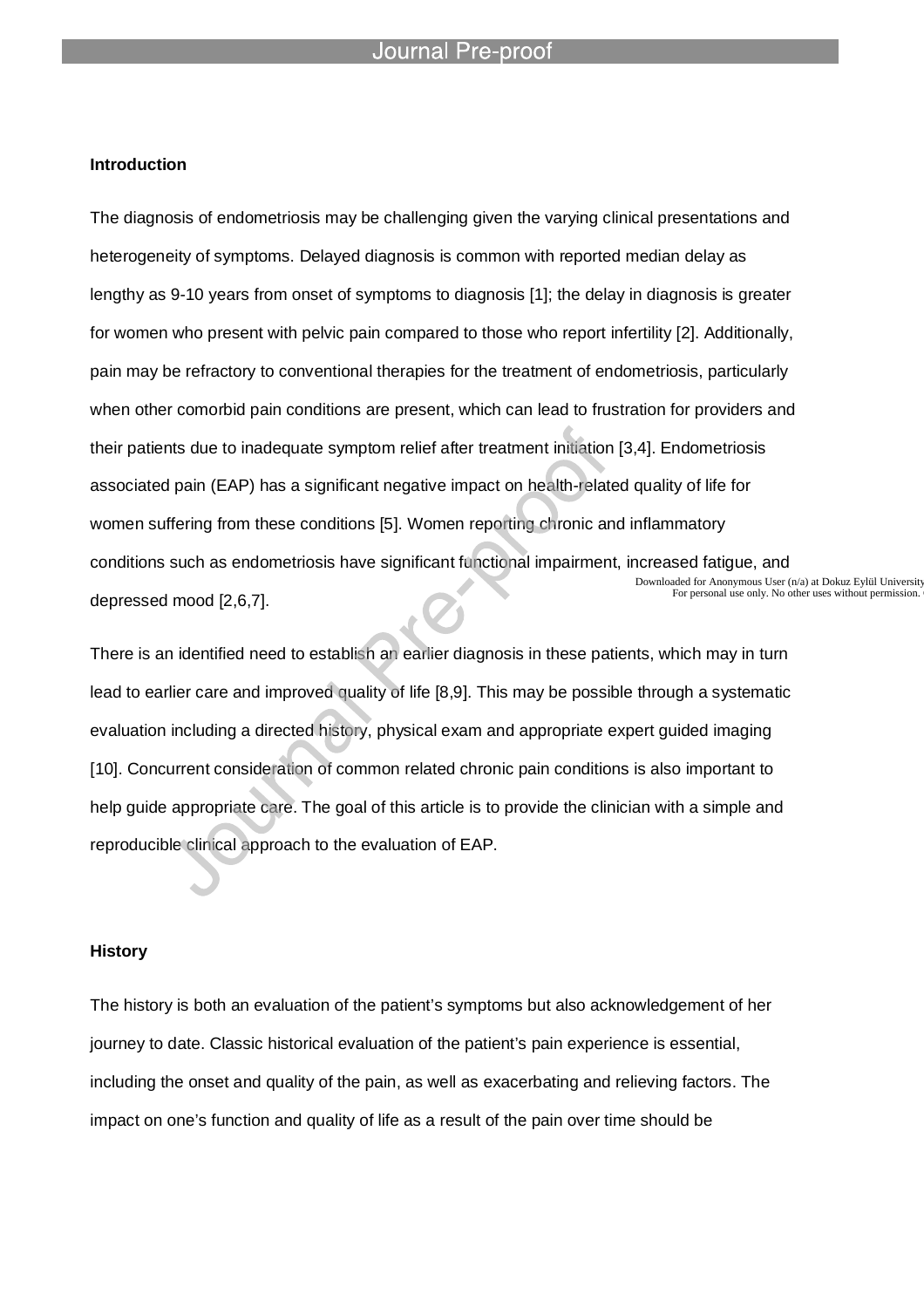#### Journal Pre-nroo

l

documented and helps the clinician understand the patient's goals. Although pain is a cardinal symptom of endometriosis, it is important to distinguish pain symptoms that may be attributed to a diagnosis of endometriosis or may be due to other common pain conditions (Table 1).

### **Patient Goals**

Perhaps the most important aspect of the clinical exchange in patients being evaluated for EAP is the patient's personal goals for management. While pain management may appear to be a reasonable target for care, some patients may actually present with a primary goal of achieving a pregnancy. The goal of the health care provider is to help the patient reach their desired end point; it is important to clarify the patient's expectations for care in the short versus long term at the initial consultation. Downloaded for Anonymous User (n/a) at Dokuz Eylül University<br>For personal use only. No other uses without permission.

#### **Past medical history**

*Pertinent medical history*, current medications, as well as family history of endometriosis, chronic pain, abnormal uterine bleeding, and gynecologic cancer should be obtained. Past response to therapeutic modalities should be considered along with adherence with recommended treatments to help direct therapeutic options moving forward. A history of oral contraceptive use for severe primary dysmenorrhea has been associated with surgical confirmation of endometriosis later in life, especially deep endometriosis [11]. In addition, one's family history may reveal first degree relatives who have been affected including siblings, which has been shown to have a significant correlation based on twin and family studies. [10]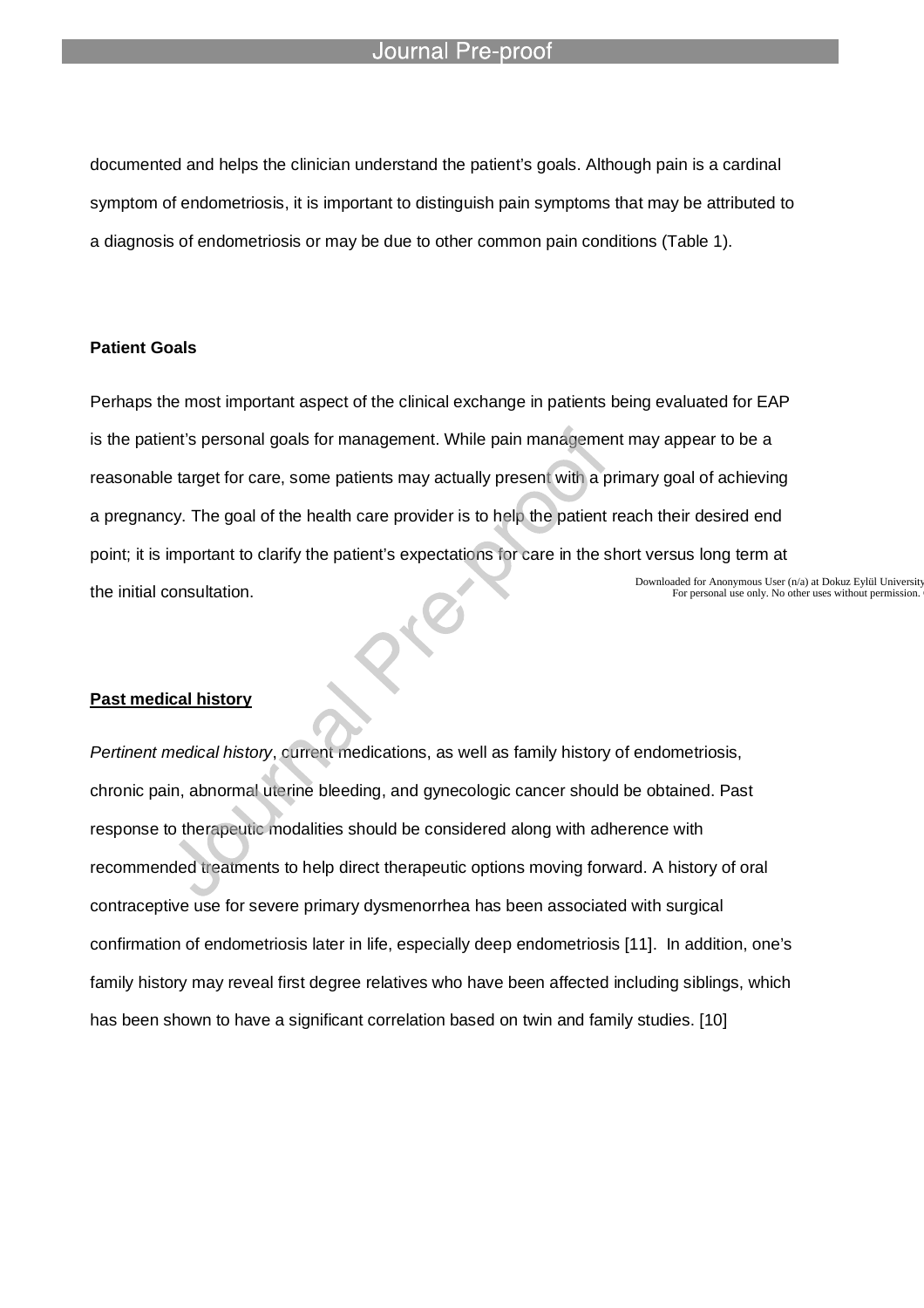l

### **Past surgical history**

It is essential to obtain past surgical reports and images (when possible) to help determine the approach, findings and pathology. Past surgical confirmation or absence of endometriosis is helpful but can be misleading. For example, deep endometriosis may be missed on routine laparoscopy based on surgeon experience and/or location of the disease [12]. In addition, the presence of endometriosis does not necessarily explain the pain experienced by the patient and may just be one component of a complex pain experience or an incidental non-contributory finding. Finally, response to previous surgery is important, especially if the patient has been treated for endometriosis. Limited or short-lived pain improvement after surgical management by an expert team should raise the question of other chronic pain sources or syndromes.

Downloaded for Anonymous User (n/a) at Dokuz Eylül University<br>For personal use only. No other uses without permission.

# **Endometriosis associated pain symptoms**

*EAP* is *typically characterized by numerous painful symptoms* including cyclic pelvic pain, dysmenorrhea, deep dyspareunia, dysuria, and dyschezia [13,14]. Catamenial hematuria or hematochezia may also be present in the case of urinary tract or bowel endometriosis. A qualitative study revealed that the most commonly reported symptoms related to endometriosis were pain, dyspareunia, heavy/irregular bleeding, and infertility [15]. Other reported symptoms were fatigue, bloating, bladder urgency, bowel/bladder symptoms, and sleep disturbances due to pain. Significant overlap of these symptoms often exists. Although symptoms are typically exacerbated during menstruation, they may begin prior to the start of menstrual bleeding and persist days after menstruation has stopped. **Adenomyosis** should also be considered in the assessment of these cases, and it was found in as high as 90% of patients with endometriosis in an MRI evaluation [16]. While many overlapping symptoms may be present in both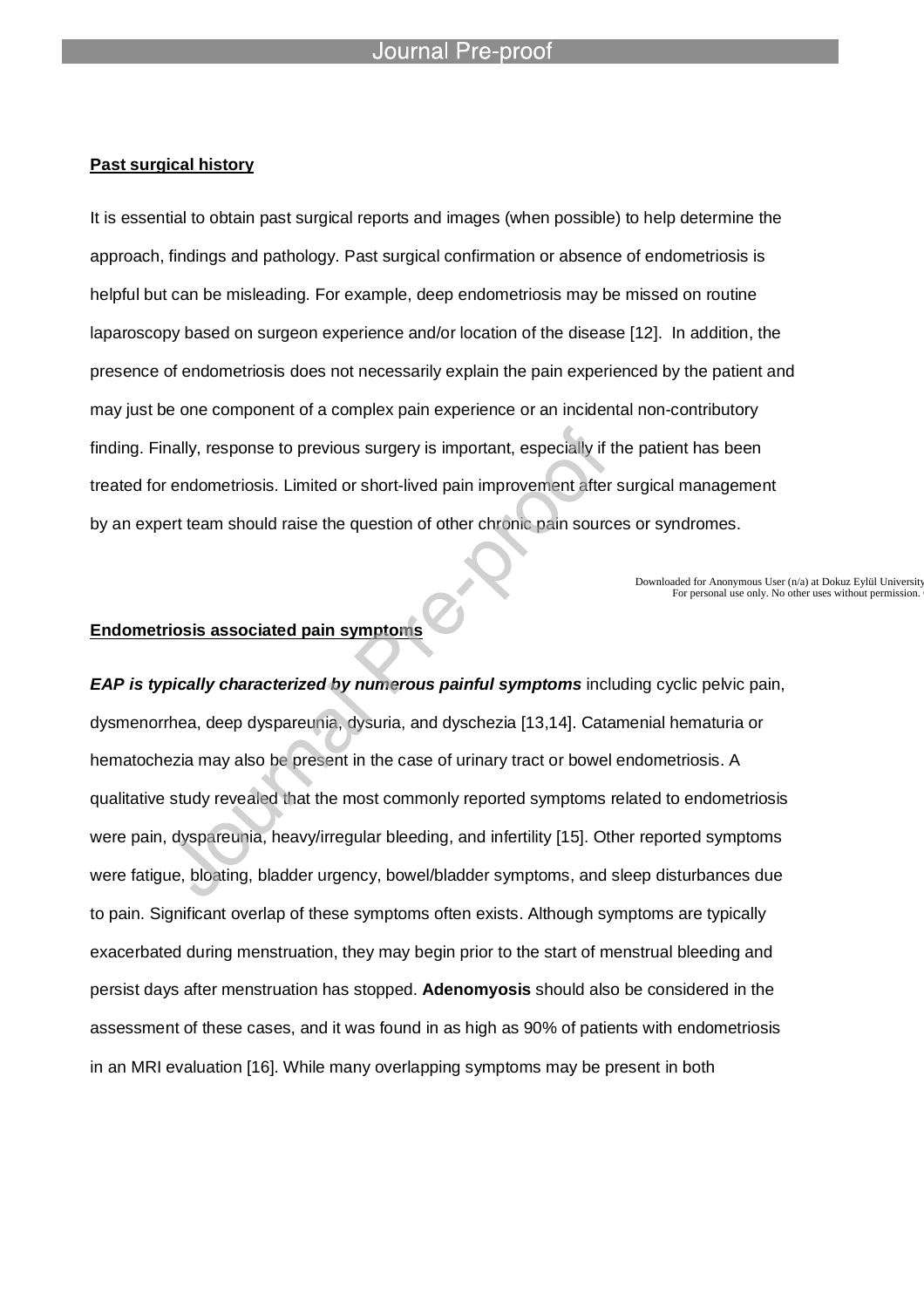endometriosis and adenomyosis, the presence of heavy menstrual bleeding in addition to the other symptoms should put adenomyosis on the differential diagnosis list. [17].

**Infertility** is another major sequela of endometriosis and may be the only indicator of the disease. Symptoms of pain, menstrual irregularities, and fatigue have been shown to be more prevalent among infertile women with endometriosis compared with infertile women without endometriosis [18].

Although less common, "**extra-pelvic" pain symptoms** should be evaluated, especially if cyclic in nature. Notable symptoms include cyclical surgical scar swelling and pain (scar endometriosis), catamenial pneumothoraces or shoulder pain (thoracic or diaphragmatic endometriosis) and cyclical sciatica (nerve involvement) [19].

Downloaded for Anonymous User (n/a) at Dokuz Eylül University<br>For personal use only. No other uses without permission.

### **Chronic Pelvic Pain and Chronic Overlapping Pain Conditions**

l

Women with endometriosis may manifest central sensitization which involves a dynamic remodeling of the central nervous system and may contribute to the development and maintenance of EAP [20,21]. Non cyclic or daily pain may be indicative of these processes as well as other chronic pelvic pain conditions. *Chronic pelvic pain* is defined as non-cyclic pain greater than 6 months duration localized to the anatomic pelvis, anterior abdominal wall at or below the umbilicus, the lumbosacral back, or the buttocks, and is of sufficient severity to cause functional disability or lead to medical care [22]. Chronic pelvic pain is best addressed by a multimodal interdisciplinary approach, therefore early identification is critical.

Endometriosis remains one of the most commonly identified conditions in women with chronic pelvic pain [23,24]. However, *the pain may be due to or co-existent with other chronic pelvic pain conditions*. The U.S. Congress and National Institutes of Health recently termed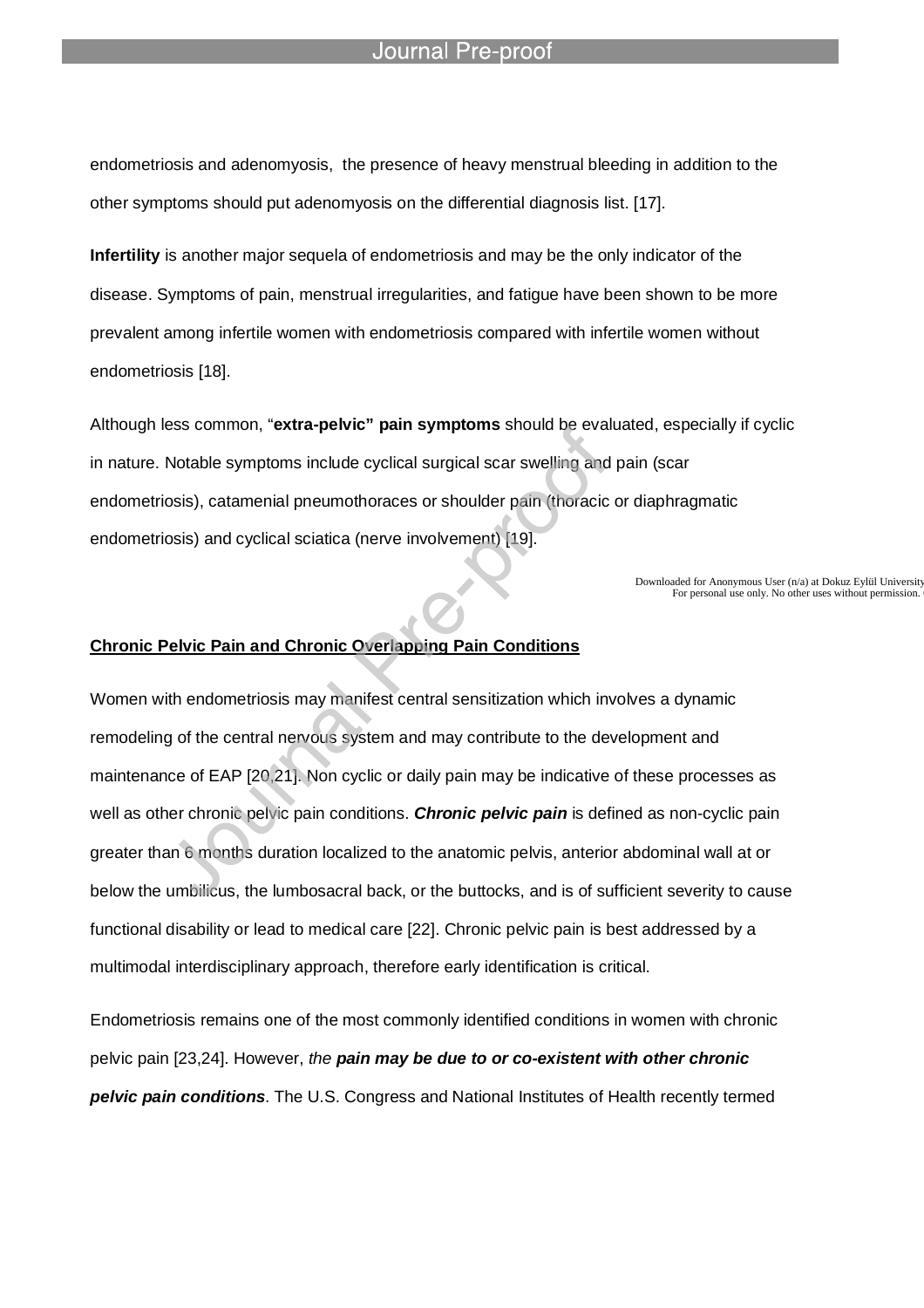l

chronic overlapping chronic pain conditions, which reflects a cluster of co-existing chronic pain disorders solely or predominantly affecting women. These disorders include endometriosis, vulvodynia, temporomandibular disorders, myalgic encephalomyelitis/chronic fatigue syndrome, irritable bowel syndrome, interstitial cystitis/painful bladder syndrome, fibromyalgia, chronic tension-type and migraine headache, and chronic low back pain [25]. Research reveals that these conditions share common underlying disease pathophysiology, primarily in the immune, neural, and endocrine systems. Delay in diagnosis and delay to effective treatment is common, with subsequent worsening of symptoms leading to poorer health outcomes and diminished quality of life.

**Myofascial pain syndrome** is characterized by tenderness with palpation<sub>D</sub>of muscles and the user (n/a) at Dokuz Eylül University<br>For personal use only. No other uses without permission. connective tissue [26]. This should be considered when a patient describes cramping, shooting, and radiating pain in these regions which is exacerbated by movement, activity, sexual intercourse, and any engagement of the affected abdominal wall, hip, back, or pelvic floor muscle groups. This can occur in any muscle, but commonly arises in the abdominal wall and pelvic floor musculature in women with EAP. Notably, while these symptoms may worsen during the menstrual cycle, they will most commonly occur non cyclically. If a patient describes having daily or almost daily pain, myofascial pain should be high on the differential diagnosis.

*Bowel and bladder symptoms* commonly occur in women with endometriosis, but it is important to evaluate for other bowel and bladder pain etiologies like irritable bowel syndrome and painful bladder syndrome. The diagnosis of **irritable bowel syndrome** is made by the Rome IV criteria [27]: recurrent abdominal pain on average at least one day/week in the last three months, associated with two or more of the following  $-1$ ) related to defecation, 2) a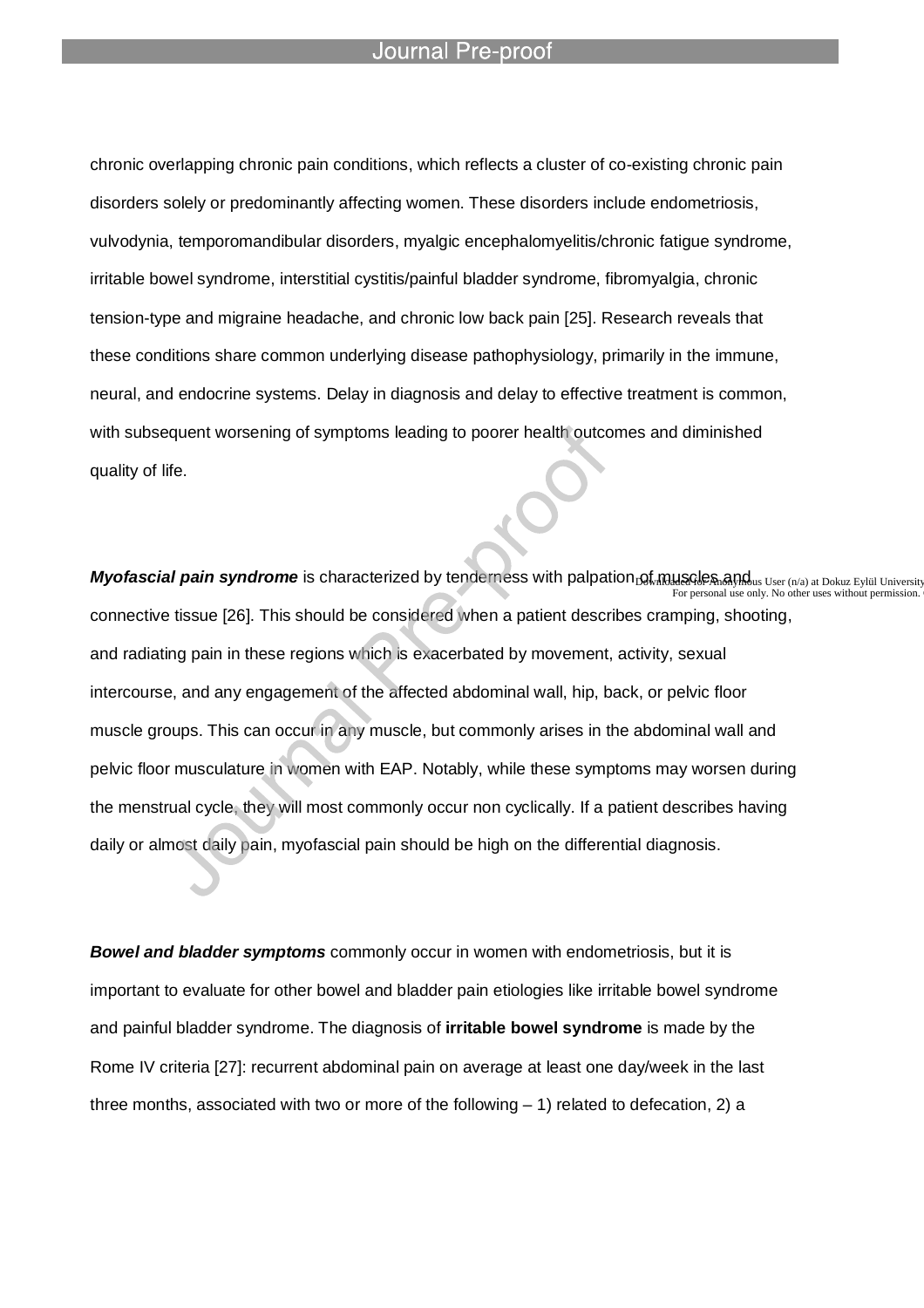l

change in frequency of stool, 3) a change in form of stool. The presence of recurrent abdominal pain in association with abnormal bowel habits are the defining features, often in the absence of examination or objective criteria [28].

**Painful bladder syndrome** is an unpleasant sensation (pain, pressure, discomfort) perceived to be related to the urinary bladder, associated with lower urinary tract symptoms for more than 6 weeks duration, in the absence of infection of other identifiable causes [29]. This criterion of 6 weeks duration allows for prompt initiation of treatment. Pain symptoms associated with painful bladder syndrome are often described as suprapubic pressure or discomfort related to bladder filling, marked urinary urgency/frequency, worse with dietary irritants, and improved with urination.

Lastly, symptoms associated with *pudendal neuralgia and vulvodynia* can and start in thour User (n/a) at Dokuz Eylül University<br>. For personal use only. No other uses without permission. endometriosis, however certain historical elements can help differentiate these diagnoses. **Pudendal neuralgia** is characterized by burning, shooting pain in the vulvar region that is typically unilateral and worsened with sitting. A diagnosis of pudendal neuralgia can be established using Nantes criteria [30], with diagnosis requiring the following five characteristics: 1) pain in the distribution of the pudendal nerve extending from the clitoris to the anus, 2) pain worsened by sitting, 3) pain does not wake the patient from sleep, 4) pain with no objective sensory impairment, 5) pain is relieved by anesthetic nerve block. **Vulvodynia** is defined by the International Society for the Study of Vulvovaginal Disease as vulvar pain of at least 3 months' duration, without a clear identifiable cause [31]. This pain may be generalized or localized to a certain vulvar region, like the vestibule, and may occur spontaneously or have to be provoked. It has been proposed that screening for provoked vestibulodynia be performed in the pelvic pain population it was also associated with worse deep dyspareunia, requiring more intensive multidisciplinary treatment compared to women without provoked vestibulodynia [32].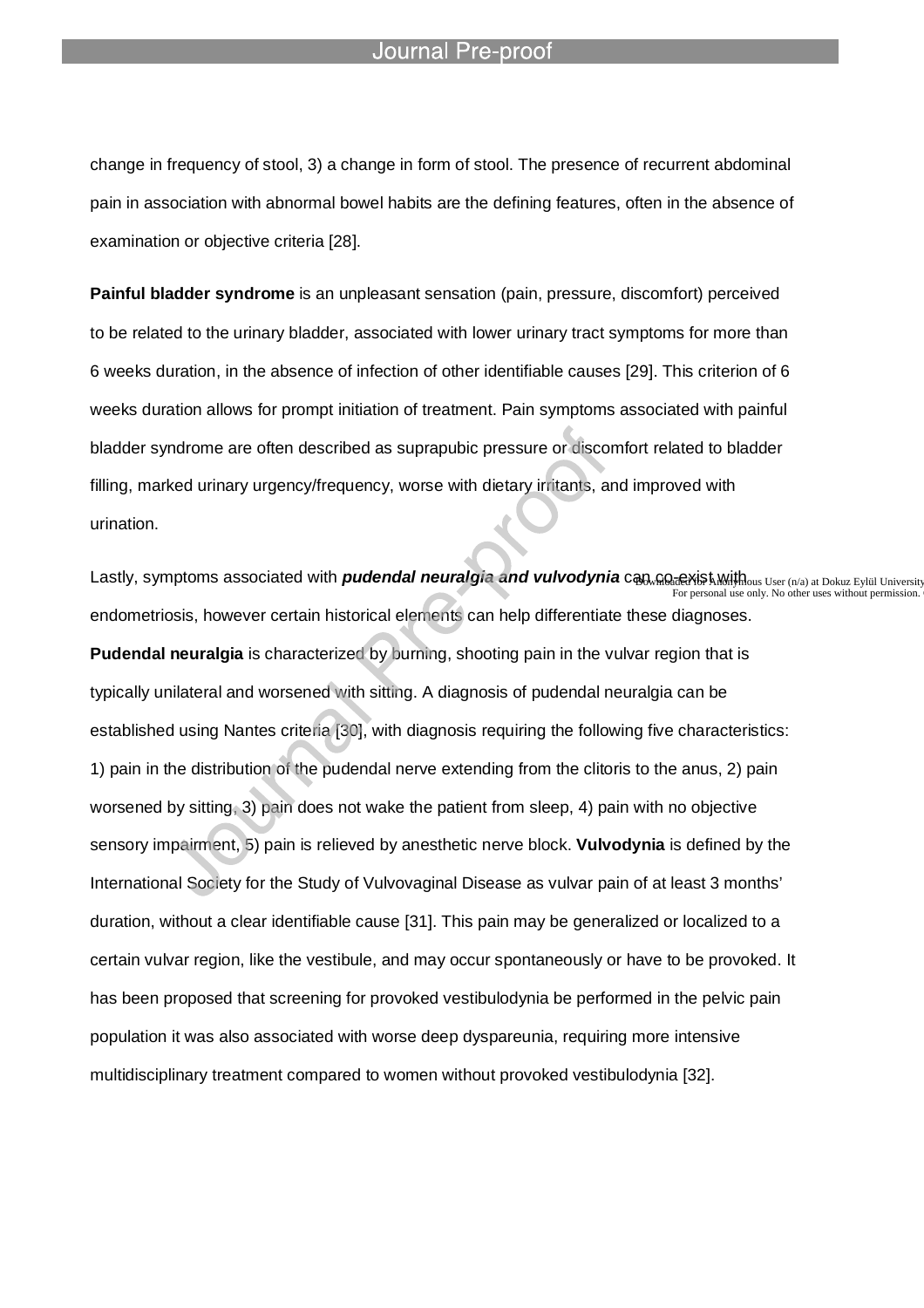**Table 1:** Clinical tip: History for Endometriosis-Associated Pain

l

#### **Physical Exam**

The physical examination is an important component in the evaluation of those with suspected endometriosis-related pain. The exam, with a focus on abdominal, pelvic, and rectovaginal exams, helps the clinician further refine the differential diagnosis for the presenting complaint(s) and helps directs the appropriate imaging that may be required. The order of the examination is important and should consider that the skin, mucosal layers and underlying muscle and fascia require gentle examination prior to the traditional gynecologic bimanual examination. This layer by layer approach allows for an appreciation of the complexity of the pain experience and helps "map" the pain. The practitioner should also keep in mind that the physical exam will likely be painful for the patient and therefore must be performed gently and with care to establish trust. The patient should be informed that while the exam may produce pain, the goal is to detect the anatomic location(s) of tenderness and correlate these with the area(s) where she experiences pain. Downloaded for Anonymous User (n/a) at Dokuz Eylül University<br>For personal use only. No other uses without permission.

The clinician should engage the patient during the physical exam to ascertain if specific maneuvers during the *abdominal, single digit and bimanual examinations* elicit or reproduce any aspects of her pelvic pain or dyspareunia. This "pain-mapping" helps identify multiple pain generators that may be present, this can help guide where to start management by addressing the patient's primary or most bothersome sources of pain. This also involves the patient and validates her symptoms, while facilitating patient education regarding various pain conditions (Table 2 & Table 3).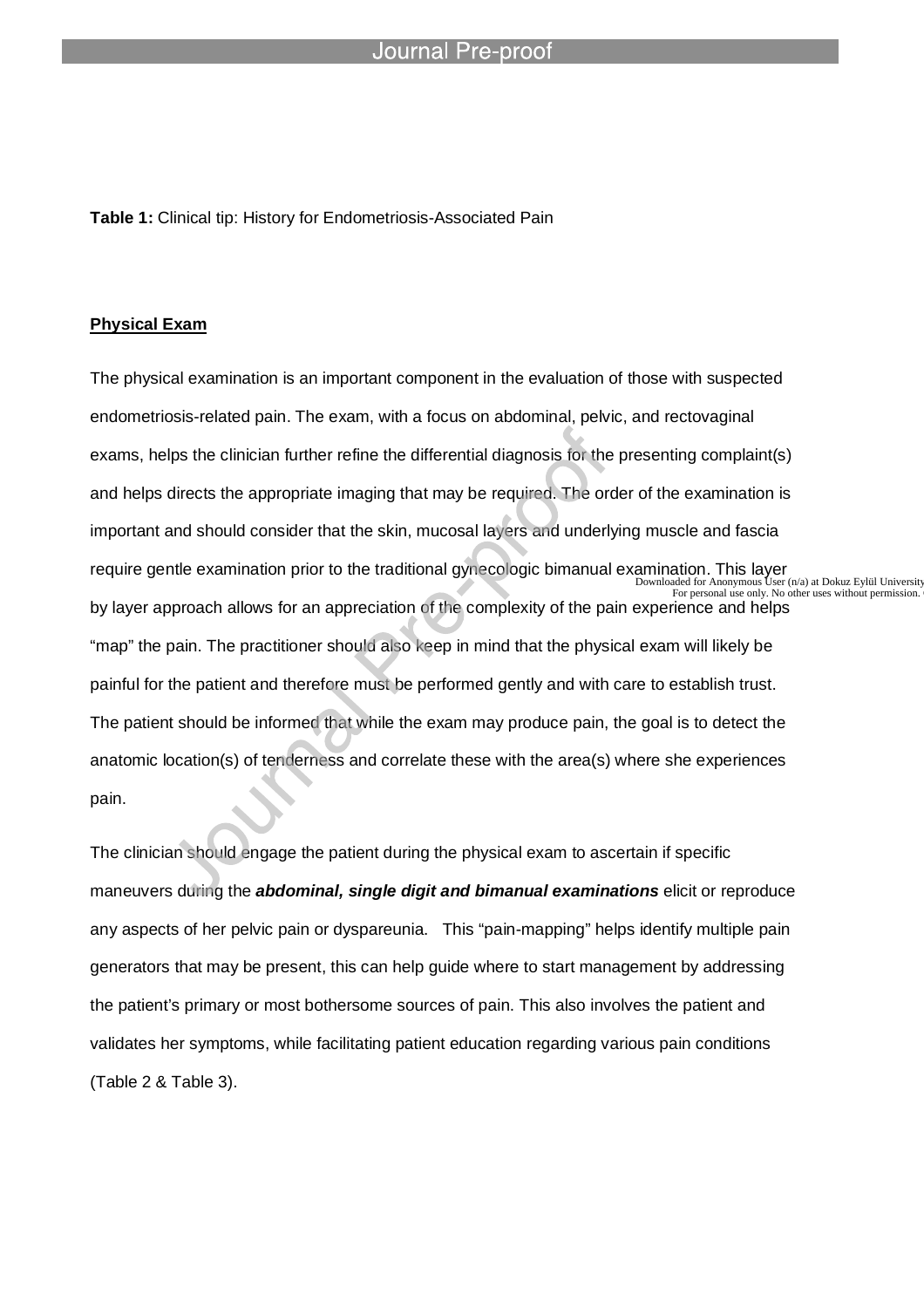#### **Inspection & Patient Directed Evaluation**

l

The physical exam should be performed methodically in attempts to reproduce the patient's pain. The exam should first include a general assessment of the patient's affect and posture. For instance, if it is noted that a woman is standing during the interview and unable to sit due to worsened pain, this may be suggestive of pudendal neuralgia. There are many additional musculoskeletal components, including back and sacroiliac joint evaluations and standing and supine maneuvers which may add pertinent details to the patient's overall physical functioning and prompt physical therapy referral.

Next, upon inspection of the abdomen, surgical scars should be noted as well as any concern for incisional hernias which could contribute to pain. Any reticular interlacing skiPpr personal use only. No other uses without permission. hyperpigmentation or erythema on the abdomen indicative of excessive heating pad use should be noted. (Figure 1)

The patient should then be prompted to point to the areas of pain. Some *manifestations of central sensitization* especially relevant to women with chronic pelvic pain include allodynia (pain in response to a non-noxious stimulus), hyperalgesia (pain response greater than expected to a noxious stimulus), as well as referred pain (pain perceived outside of the area of noxious stimulus) [33,34]. The classic scratch test in the distribution of the ilioinguinal/iliohypogastric nerves will reveal allodynia (typically manifested as burning or searing pain in the lower abdominal quadrants extending to the mons) when these nerves are entrapped or injured iatrogenically at the time of fascial closure of either a pfannenstiel incision or laparoscopic port site >10 mm in size [35].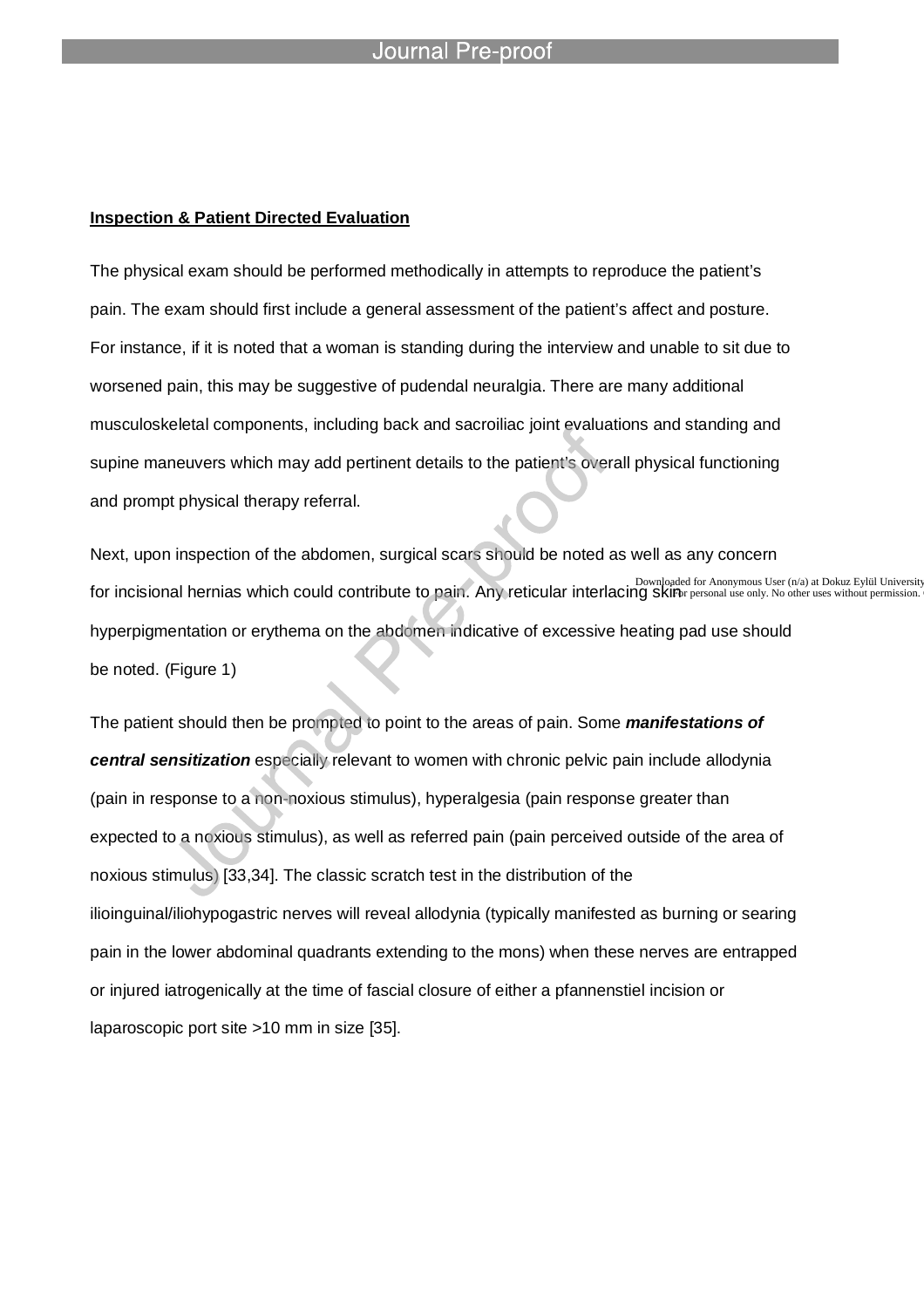l

### **Abdominal examination**

Superficial palpation of the abdomen should be performed by the clinician to elicit pain. Any palpable scar nodularity and tenderness in areas where the patient feels cyclic pain and/or bleeding may be suggestive of abdominal wall scar endometriosis. Next, single digit examination is performed. The classic exam finding consistent with myofascial pain is the presence of *myofascial trigger points*, which are palpable nodules or taut bands of muscle in a sustained state of contracture [33]. These myofascial trigger points are palpable with a single digit on the abdominal wall or pelvic floor musculature and are often associated with referred pain to other areas of the pelvis, abdomen, or lower back. Studies have shown that myofascial trigger points are associated with endometriosis [36]. Abdominal wall myofascial trigger points associated with endometriosis are most commonly isolated medially along the rectus abdominis muscles or laterally along the external oblique, psoas, or iliacus muscles. Downloaded for Anonymous User (n/a) at Dokuz Eylül University<br>For personal use only. No other uses without permission.

**Carnett's sign** is an easily reproducible exam technique whereby palpation of the trigger point is held at maximum tenderness by the examiner while the patient is asked to contract the abdominal wall by raising their head and shoulders or raising their legs – if pain is stable or worsened during abdominal musculature contraction, the diagnosis of myofascial trigger points and chronic abdominal wall pain is confirmed [37].

**Table 2:** Clinical tip: Engage and educate patient during exam to evaluate pain manifestations

### **Pelvic Examination**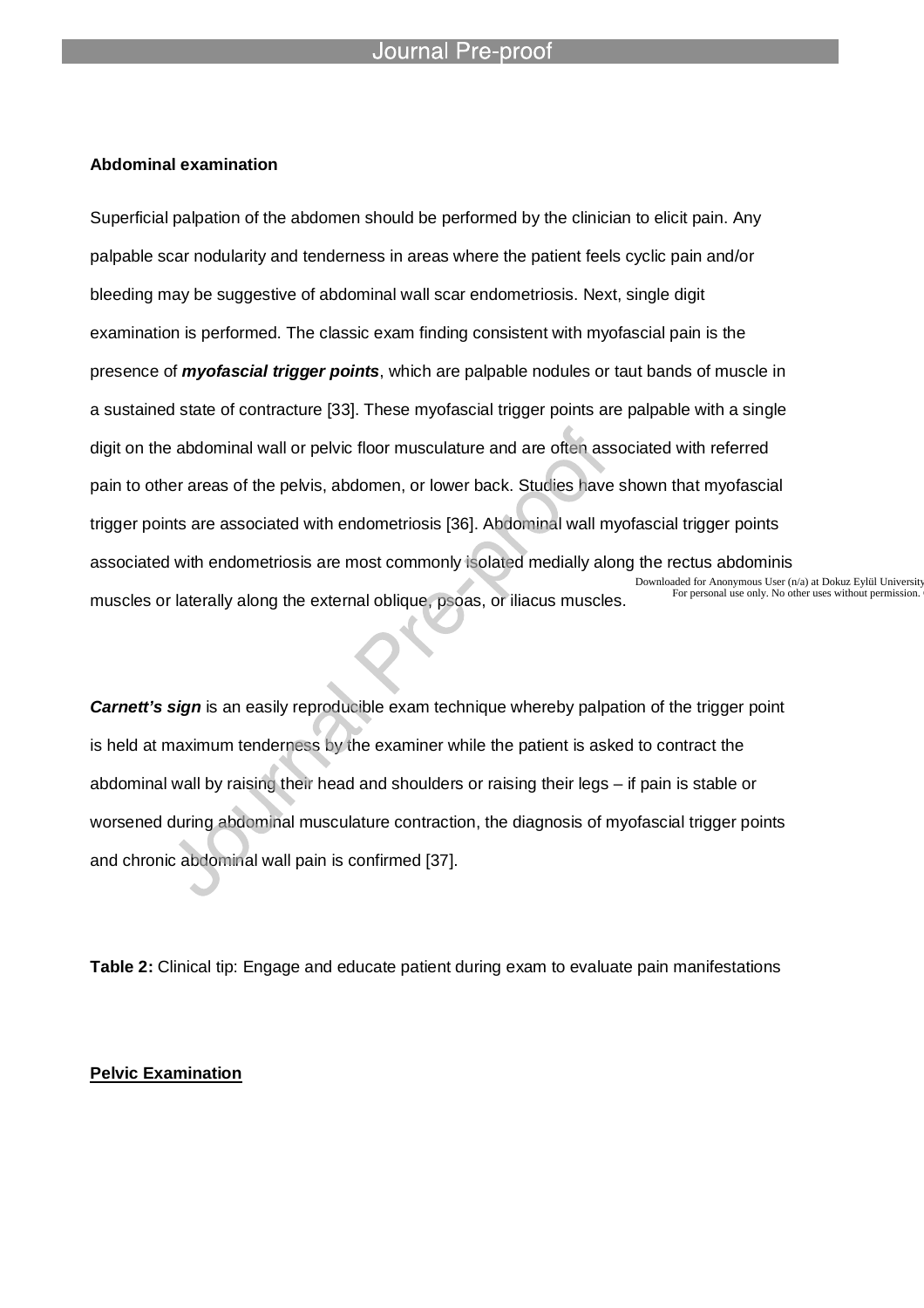l

The pelvic exam is performed next and is a crucial component of the examination. The pelvic exam begins with inspection and superficial palpation of the vulva. *Vulvodynia* is confirmed by noting areas of pain with Q-tip palpation of the vulva, starting at the inner thigh, moving towards the labia majora and minora, clitoris and clitoral hood, perineum, and focusing on the vestibule where pain often localizes.

Nantes criteria for establishing the diagnosis of pudendal neuralgia was previously discussed. *Tinel's sign* is an exam finding that can aid in diagnosis of pudendal neuralgia, whereby significant tenderness and even reproducible vulvar pain or paresthesia is elicited by palpation over the ischial spine on vaginal or rectal exam [38] where the pudendal nerve traveling medial to the ischial spine has been compressed between the coccygeus/sacrospinous ligament complex and sacrotuberous ligaments, though is not necessary for diagnosis.

Downloaded for Anonymous User (n/a) at Dokuz Eylül University<br>For personal use only. No other uses without permission.

*Monodigital transvaginal exam* is performed next to identify pelvic floor myofascial trigger points distally along the superficial and deep transverse perineii, bulbocavernosus, levator ani (comprised of puborectalis, iliococcygeus, and pubococcygeus), and obturator internus muscles; and more proximally along the coccygeus and piriformis muscles. Proximal pelvic floor musculature trigger points are often noted with symptoms of deep dyspareunia, which can have significant overlap with similar manifestations from endometriosis.

Exam findings of *painful bladder syndrome* may include single digit tenderness transvaginally along the bladder base and urethra. Concomitant pelvic floor musculature trigger points, particularly in the obturator internus muscles, are also commonly found on exam.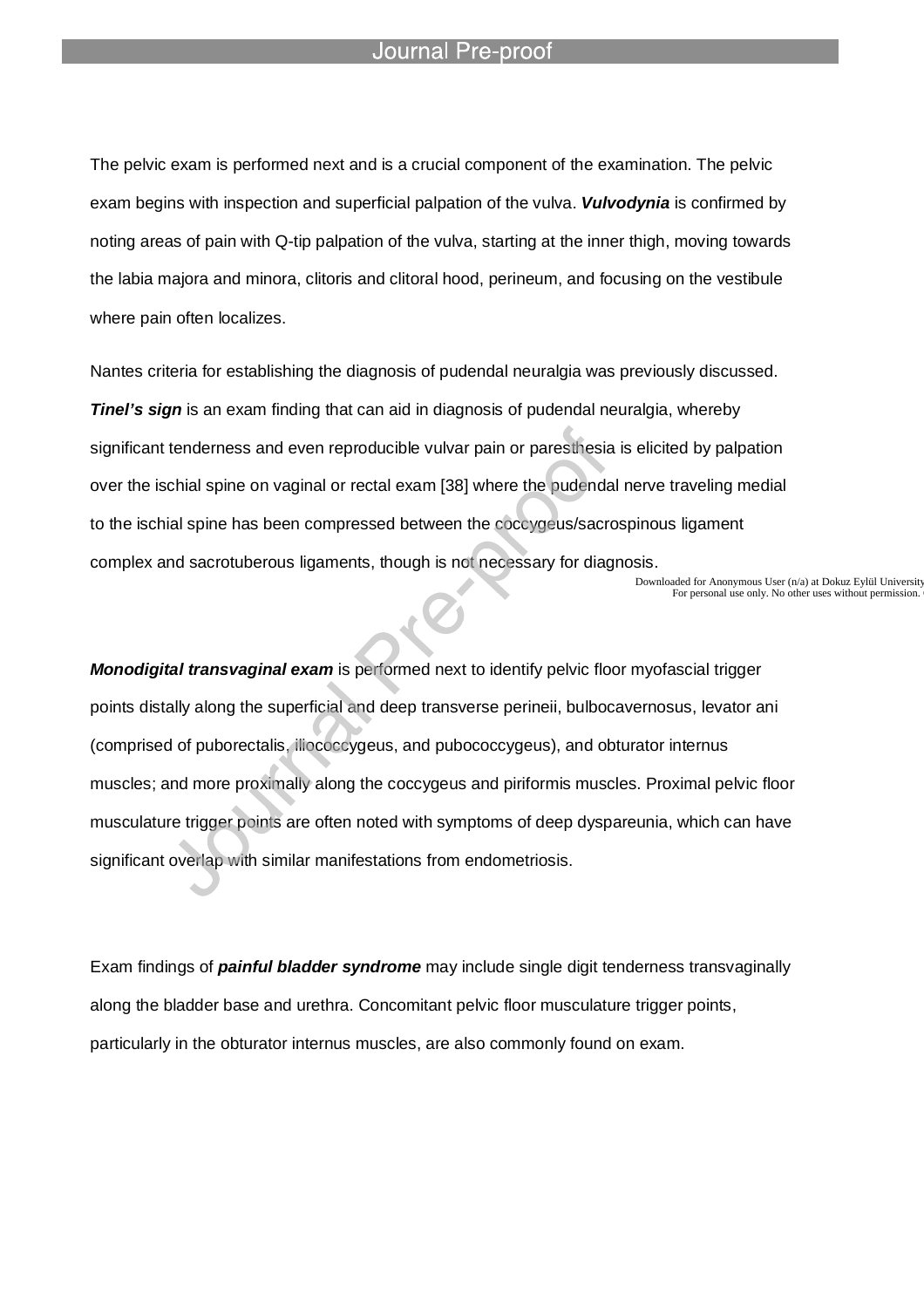l

*Bimanual pelvic examination* with palpation of the uterus helps assess for pain with uterine manipulation, position of the uterus (anteverted, retroverted), and uterine mobility. Pain with uterine manipulation may be present with endometriosis, adenomyosis, or even with degenerating fibroids. An enlarged tender uterus may help to narrow the differential diagnosis to adenomyosis or degenerating fibroids. Additionally, a bimanual exam finding of retroverted/retroflexed fixed uterus may be indicative of significant adhesive disease secondary to advanced endometriosis. Palpable painful fixed adnexal masses on exam are concerning for endometriomas. Palpation of tender nodules along the vaginal fornices, cul de sac, uterosacral ligaments, or on rectovaginal exam is suggestive of deep infiltrating endometriosis. Finally, speculum exam will reveal any evidence of vaginal nodules consistent with deep infiltrating endometriosis (DIE) (Figure 2). These physical exam findings may prompt imaging as the next step in evaluation. Downloaded for Anonymous User (n/a) at Dokuz Eylül University<br>For personal use only. No other uses without permission.

**Table 3**: Clinical tip: Diagnosis of possible concomitant chronic pelvic pain disorders

### **Imaging**

Imaging has likely been the greatest advancement for the diagnosis of endometriosis in the past decade. From a time when the classic teaching was that "imaging cannot identify endometriosis", we have now been able to "see" this complex disease when it is deep or cystic. While peritoneal endometriosis may still evade imaging detection, the deep and ovarian forms can be identified in experienced hands and this will most definitely improve targeted care for our patients (Table 4).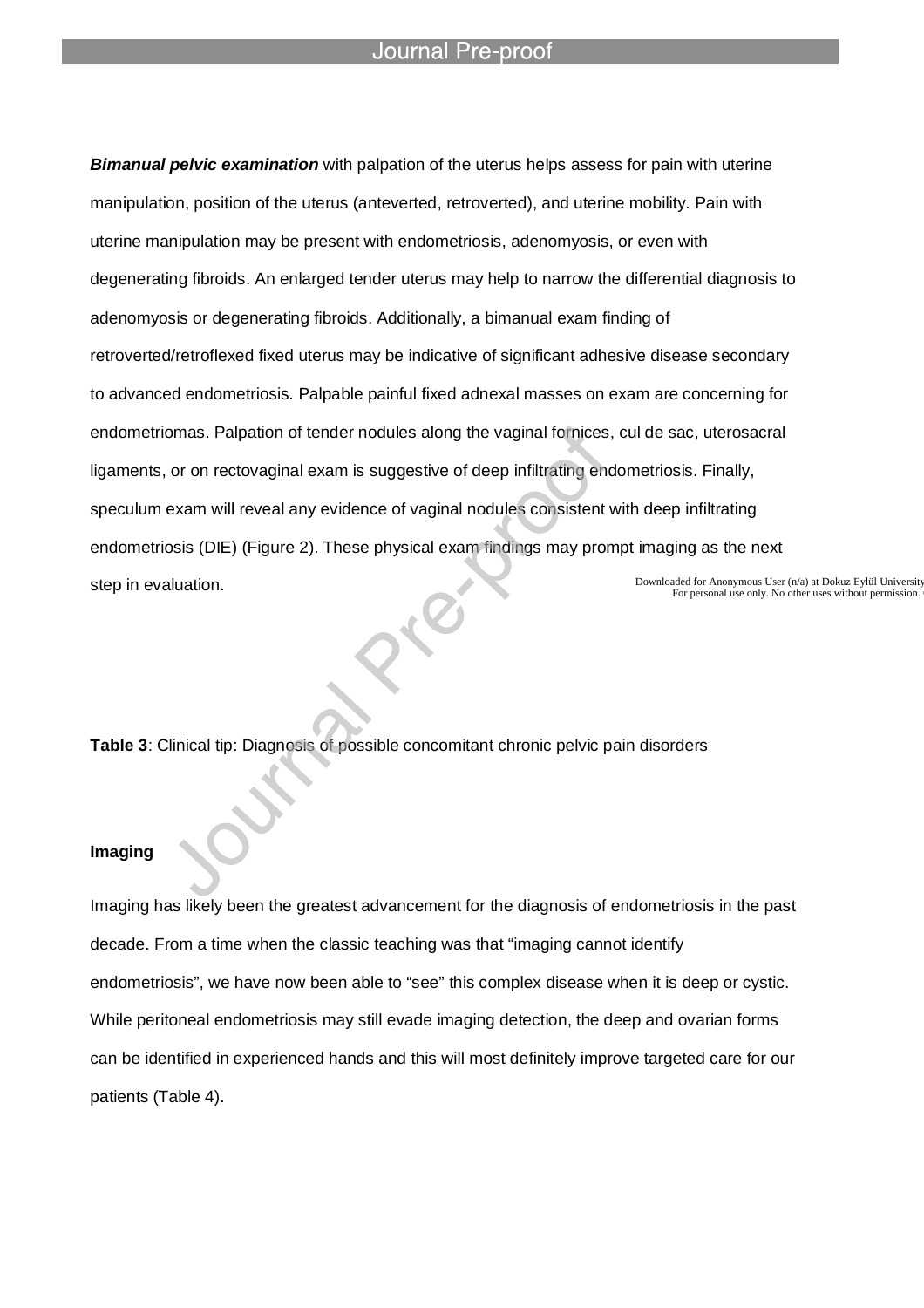l

High-quality imaging also allows for identification and evaluation of concomitant disease such as adenomyosis. Targeted imaging for certain presentations on history will not only aid in diagnosis (e.g. abdominal scar endometriosis, diaphragm/lung endometriosis) but also help us identify other non-gynecologic conditions (e.g. nerve impingement due to spinal disc disease, chronic gastrointestinal complications) [39].

### **Transvaginal sonography**

Transvaginal sonography (TVS) is typically the first line radiological assessment for diagnosis of endometriosis [40]. It is important to recognize that there is considerable heterogeneity in the information that can be gained during ultrasound [41,42]. First, it is not possible to identify peritoneal endometriosis with currently available TVS technology. Second, manyosonography No other uses without permission. reports will only mention endometriomas due to limited expertise in identifying deep disease. Finally, expanded imaging of the genitourinary and gastrointestinal system in cases of endometriosis may not occur with routine "pelvic ultrasound". However, when performed by a *trained expert in endometriosis imaging*, dynamic TVS has been shown to accurately diagnose deep endometriosis [43-45].

The International Deep Endometriosis Analysis (IDEA) group recently published a consensus opinion calling for adoption of a systematic, standardized approach in the sonographic evaluation of the pelvis in women with suspected endometriosis [46]. They outline a step wise approach in the evaluation of suspected endometriosis, starting with evaluation of the uterus and adnexa, and then assessing for possible *"soft markers" of endometriosis* (uterine sliding sign, ovarian mobility, presence of endometriomas, uterine retroversion and site specific tenderness), as well as obliteration of the cul-de-sac and evidence of DIE nodules. While it may not be feasible to implement the complete IDEA group guidelines in all centers/practices, the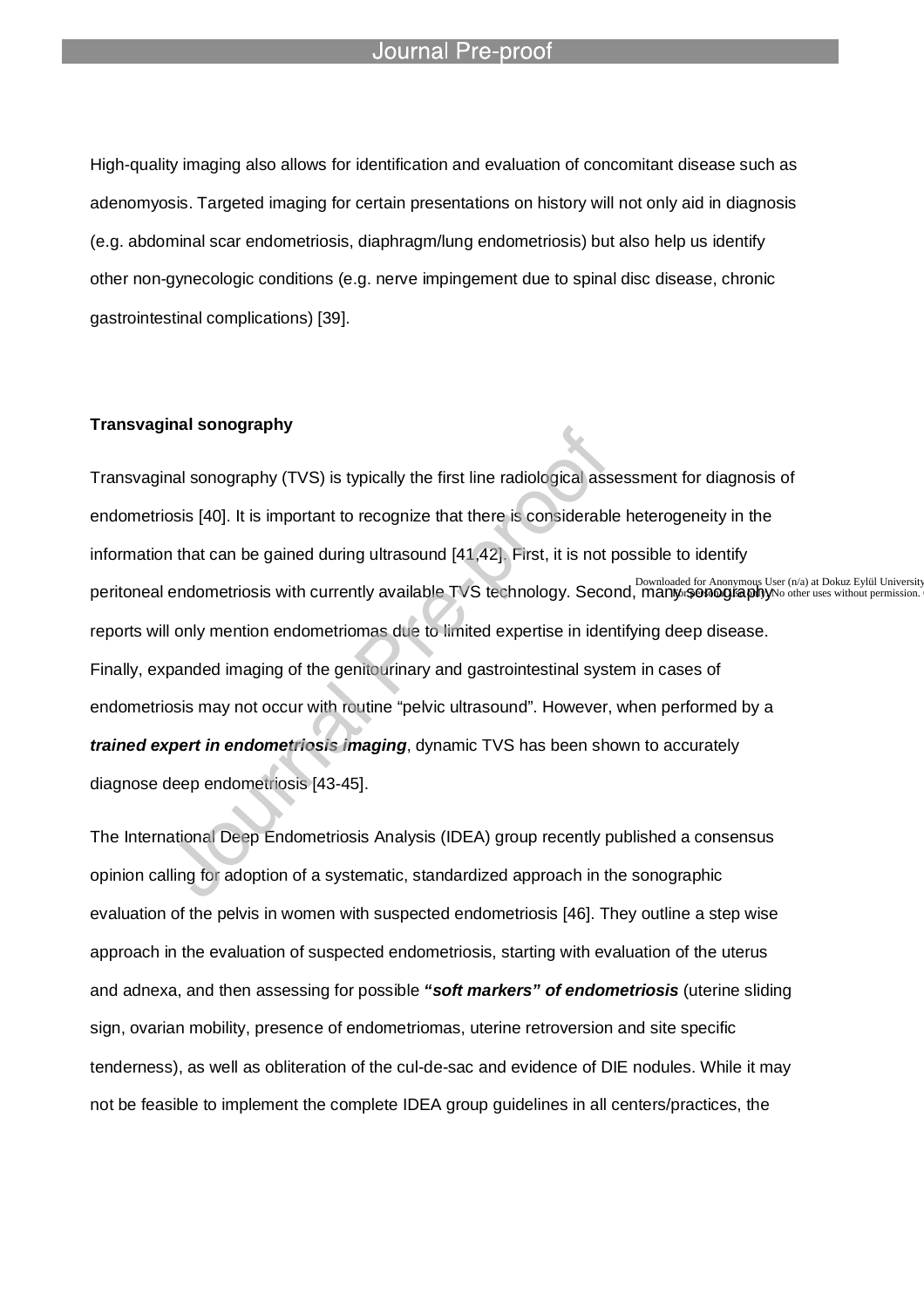l

"soft markers" may help triage patients to the most appropriate providers. Patients who screen positive should have further assessment to characterize the location and extent of endometriotic lesions. The role of diagnostic laparoscopy has limited value in those with an imaging diagnosis of deep endometriosis Those with clinical and/or radiologic evidence of symptomatic DIE should be referred to experienced centers/practitioners who may provide the full range of surgical and/or medical therapies for management.

#### **Magnetic Resonance Imaging (MRI)**

A recent systematic review and meta-analysis examining the performance of TVS and MRI for detection of DIE concluded that the diagnostic performance of TVS and MRI were similar in the Downloaded for Anonymous User (n/a) at Dokuz Eylül University<br>.area of rectosigmoid, uterosacral ligaments and rectovaginal septum disease [476] pat Gnorymous User (n/a) at Dokuz Eylül University noted that the centers included in this work have expertise in TVS for endometriosis, the quality of which may be highly variable in real-world clinical practice. This finding was different from previous literature, demonstrating potentially lower sensitivity of TVS, compared to MRI in the diagnosis of rectovaginal and uterosacral DIE [41,42,48-50]; however, the authors felt that this may be attributed to the fact that this review included only studies comparing both imaging modalities in the same set of patients. Two- and three-dimensional MRI has also been compared and both techniques appear to have similar accuracy with respect to DIE localization [51].

Importantly, an appropriate MRI protocol is required to accurately diagnose and evaluate extent of endometriosis. Gynecologists relying on MRI imaging should communicate with their radiology colleagues to ensure that they employ appropriate protocols to optimize diagnosis and evaluation of endometriotic lesions. The European Society of Urogenital Radiology outlines recommendations for to optimize such a protocol [52]. In clinical practice, *MRI may be*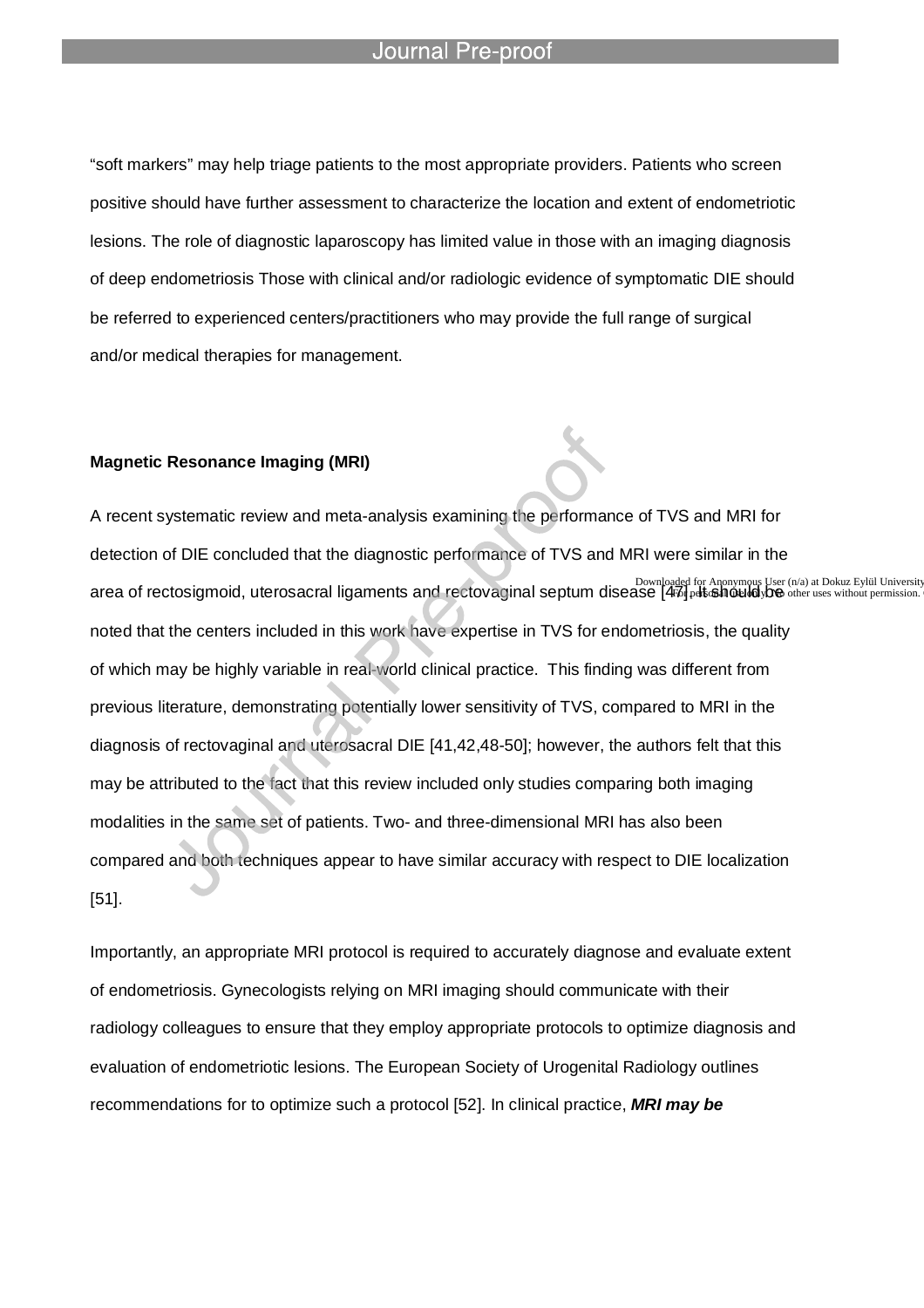*employed when access to expert sonologist is not possible, or findings from such are equivocal*.

l

### **Ancillary tests**

In certain clinical scenarios, *ancillary tests such as colonoscopy, cystoscopy, rectal sonography, and computed tomography* may be indicated for the patient presenting with possible endometriosis [49]. These may be beneficial in the evaluation of DIE lesions, such as those involving bowel, bladder, or ureters. These tests may be used to evaluate other potential conditions that may co-exist with endometriosis or present with similar clinical attributes.

**Access to high-quality imaging for endometriosis is essential for the clinician providing<br>Downloaded for Anonymous User (n/a) at Dokuz Eylül University<br>For personal use only. No other uses without permission.** *care to women with endometriosis*. This facilitates reliable diagnosis of endometriomas and DIE diagnosis, allowing for initiation of medical management. Superficial or mild endometriosis may not be detected on imaging, however women presenting with symptoms and physical exam findings consistent with this diagnosis may be counselled that they are suspected to have endometriosis and a trial of medical management may be initiated [10]. Accurate imaging is also essential for surgical planning, as the various phenotypes of endometriosis may necessitate a very different surgical approach and expertise. Recognition of the valuable role of diagnostic imaging in the diagnosis of endometriosis is reflected in endometriosis guidelines, recommending providers to initiate medical management without laparoscopic confirmation of pathology and instead plan surgery when indicated for therapeutic interventions [53,54].

#### **Biomarkers**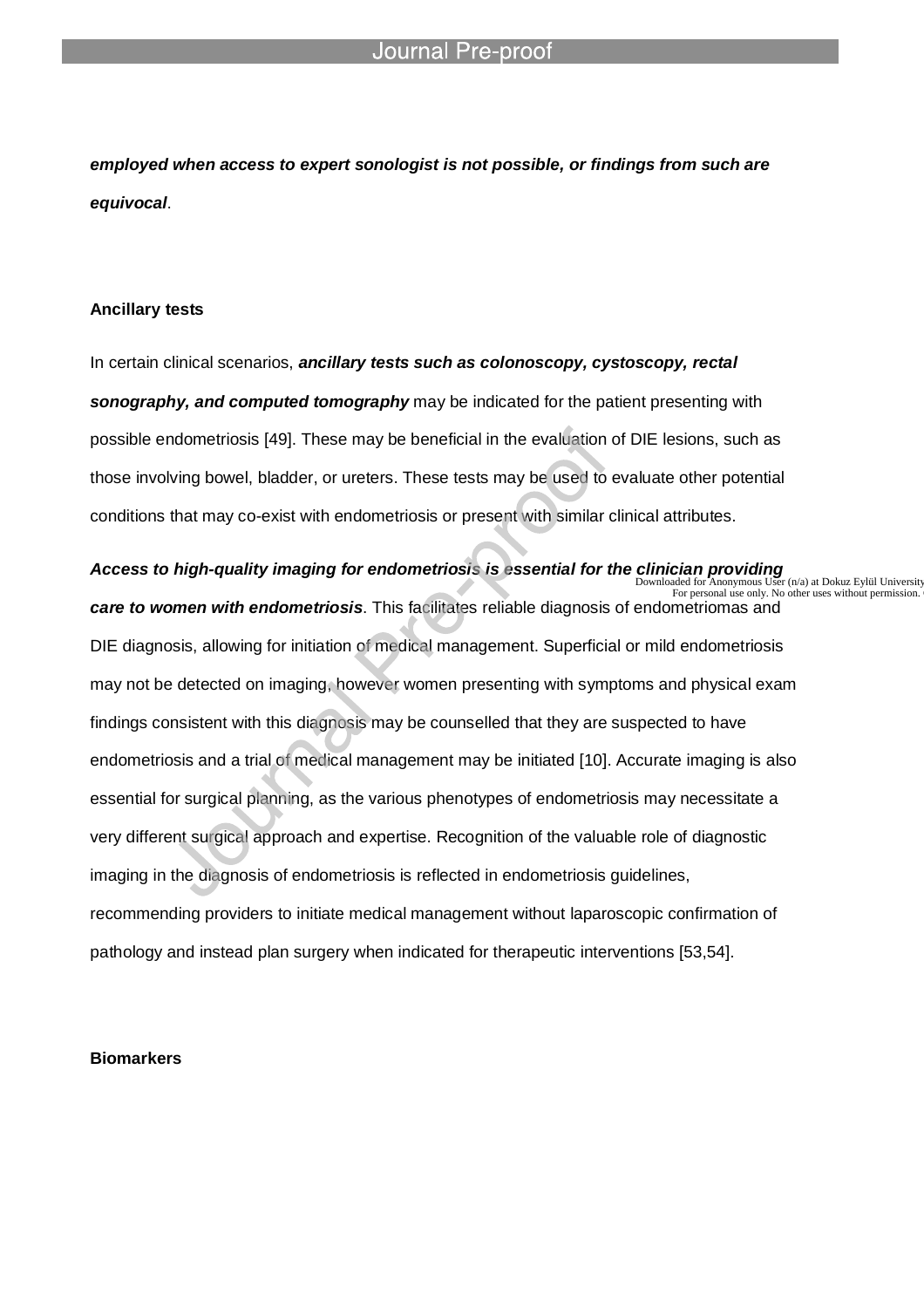#### *There are currently no validated biomarkers available for the diagnosis of endometriosis*

l

in clinical practice. However, a clinician may employ the use of a number of tests in order investigate patients' clinical presentation and rule out other conditions which may present with similar findings as endometriosis. For instance, blood count, serum or urine culture, as well as cervical/vaginal swabs may be employed to rule out infectious etiology.

The most common biomarker which has been investigated for endometriosis is CA-125. In one meta-analysis, it was demonstrated that at a cut off value of >16.0-17.6 U/ml the mean sensitivity of the test was 56% (95% confidence interval (CI) 24-88%) and mean specificity of 91% (95% CI 75-100%) [55]. A meta-analysis by Hirsch et al. concluded that measuring CA-125 at a cut-off of >30 U/ml has a sensitivity of 52.4% (95% CI 37.9-66.4%) and specificity of 92.7% (95% CI 89.4-95.1%) [56]. Overall, CA-125 seems to be hampered in its sensitivity because it is mostly elevated in the advanced endometriosis stages as opposed to all stages, while its specificity can be poor because of its rise in other gynecological diseases [56]. Importantly, CA-125 may also be utilized in risk assessment of an ovarian mass [57]. Downloaded for Anonymous User (n/a) at Dokuz Eylül University<br> $\frac{1}{2}$  and  $\frac{1}{2}$  For perspnaling only. No other uses without permission.

The role of bloodwork in the evaluation of endometriosis may expand beyond the classic biomarker and instead be considered as an adjunct to assist with understanding the patient's reproductive status. Although not useful for the diagnosis of endometriosis, when surgery is being planned, an evaluation of ovarian reserve through blood testing (e.g. anti-Mullerian hormone level) may be considered. This may be particularly useful in patient pursuing fertility who is having an ovarian cystectomy for an endometrioma [58].

A number of other serum and endometrial biomarkers are currently under investigation for the diagnosis of endometriosis. Many are promising based on their involvement in inflammation and oxidative stress, the autoimmune system, as well as cell survival, adhesion, and migration. For detailed review of biomarkers currently under investigation, the reader is referred to recent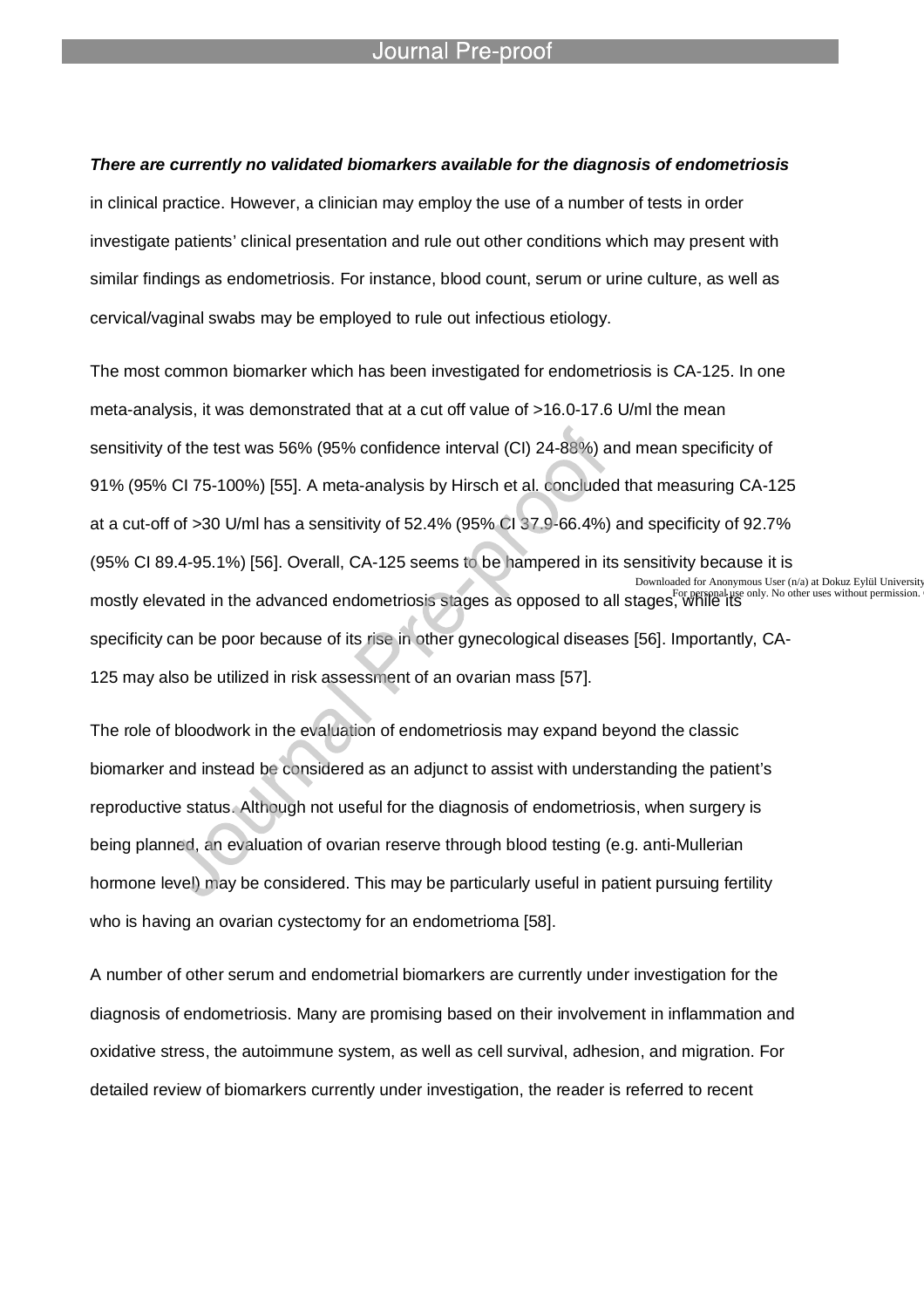l

reviews by Dorien (2018) [59], Nisenblat (2016) [55,60], and Gupta (2016) [61]. Mitochondrial DNA deletions have also been explored as biomarkers for endometriosis and may be promising to aid in the non-invasive diagnosis of endometriosis [62].

With increasing recognition regarding the importance of early and accurate non-surgical diagnosis and management of endometriosis, there is a need to develop a reliable non-invasive biomarker in order to complement clinical assessment and imaging investigations. This effort is challenged by the heterogenous nature of both the clinical presentation, as well as the pathological phenotype of the condition [63]. Furthermore, patients with endometriosis are also more likely to be diagnosed with a number of other comorbid conditions, such as migraines, autoimmune disease, and certain malignancies, which may influence biomarker results [64-66]. Establishing a standardized approach to the classification of endometriosis, both in the clinical and research settings, is necessary to aid the effort of developing such biomarkers. This strategy is stressed by the World Endometriosis Research Foundation, who also provide tools for such standardization [67,68]. Downloaded for Anonymous User (n/a) at Dokuz Eylül University<br>  $\frac{1}{2}$  For personal use only. No other uses without permission.

### **Practical Application of the Clinical Evaluation**

Health care providers of all backgrounds (e.g. nursing, family physicians and specialists) require a practical approach to the first line evaluation of those presenting with pelvic pain and infertility. Endometriosis should be considered high on the list possible contributors. When the history leads us to consider endometriosis, imaging can then further assist in the diagnosis of DIE (a radiologic diagnosis of endometriosis). If the imaging is negative in experienced centers, then one may suspect endometriosis of the peritoneal subtype and offer patients empiric therapy options or laparoscopic surgery for diagnosis *and* treatment, including excision/ablation of all endometriotic lesions.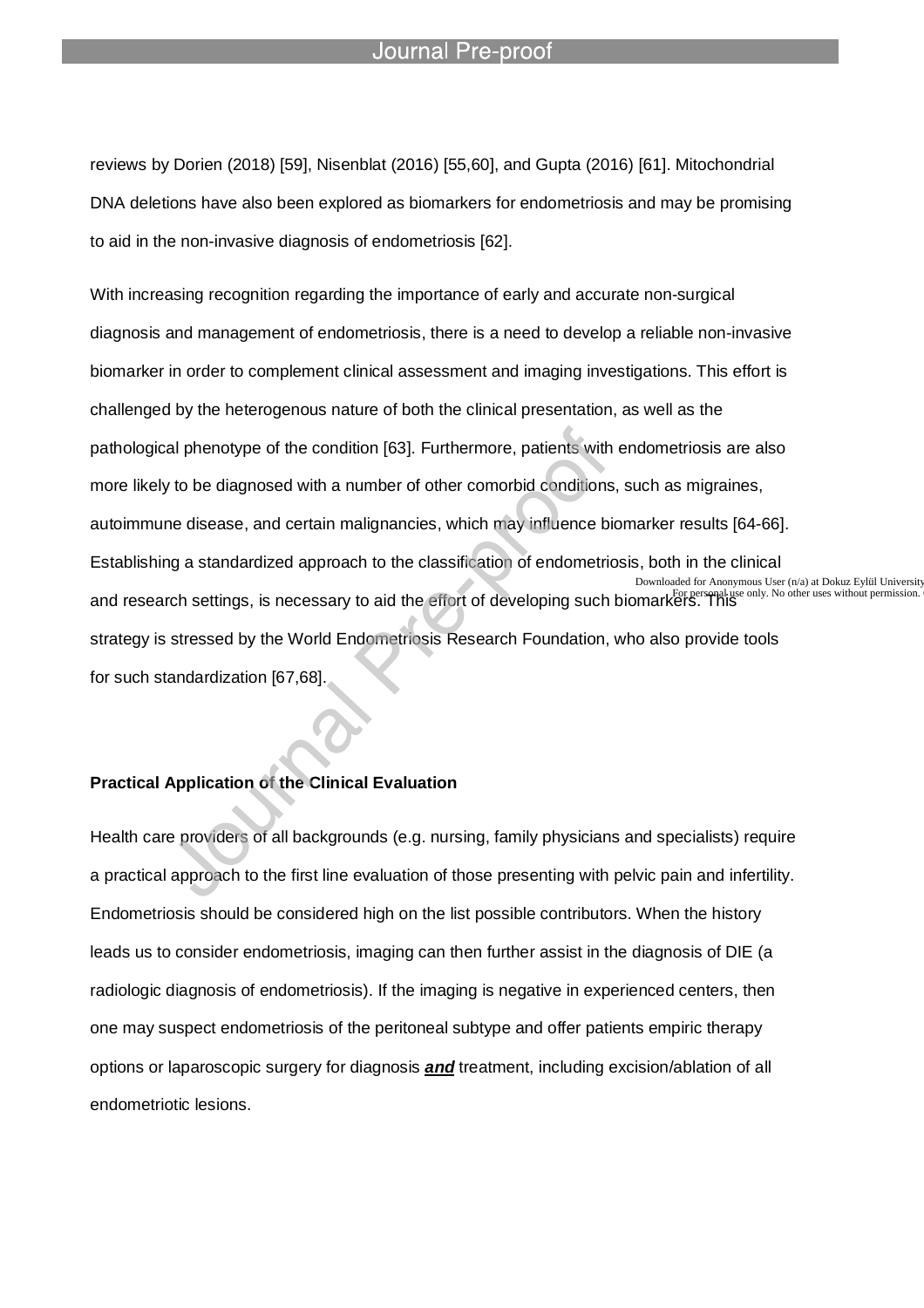l

#### **Summary**

Implementation of a standardized and practical approach to the clinical diagnosis of EAP can enable practitioners to more readily address their patient's symptoms by initiating therapy without delaying diagnosis. The outcomes of earlier diagnosis and management have not been investigated, however, this could potentially prevent long-term ramifications of this disease including infertility, persistent pain, central sensitization, and development of chronic overlapping pain conditions.

When a patient suffering with pelvic pain presents for care, they come to us with an important story and physical evidence of what may be behind their struggle. The differential diagnosis in Women presenting with pelvic pain and/or infertility should always include endometric and also the use (n/a) at Dokuz Eylül University Listening to the patient and engaging in an organized inquisitive discussion allows the clinician to further hone the differential diagnosis based on this history alone. This clinical evaluation should always include the patient's goals, experience of pain, medical comorbidities and personal perspectives and values.

Next, careful evaluation and examination, directed by the history, helps to further our understanding of the underlying presenting complaint. The exam should be systematic, and include patient directed concerns (e.g. "it hurts right here"). There is much to learn from methodical examination of the skin, fascia, muscles, vaginal tissue and pelvic organs, and the essential information gained from this examination cannot be replaced by any imaging nor should it be delayed until the day of surgery. This approach to diagnosis allows the clinician to have a better understanding of the complexity of the patient's pain symptoms (e.g. Is there myofascial pain or is the pain isolated to the posterior vaginal fornix on deep palpation of a nodule?)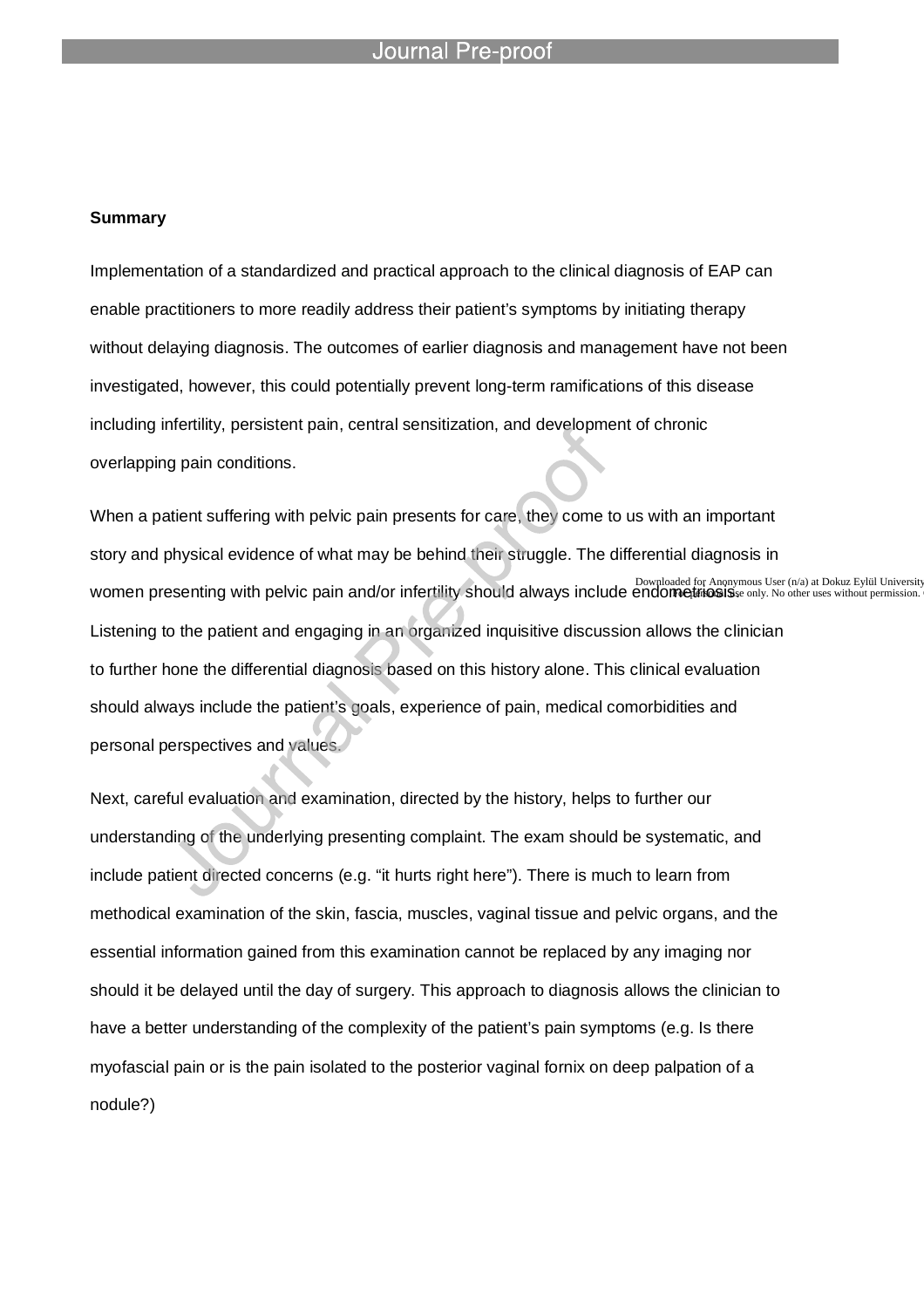l

Imaging is of tremendous help in cases involving DIE and endometrioma. However, the imaging, whether TVS or MRI, is dependent on the experience of the imager and institution. Increased knowledge of the advances in imaging for endometriosis will lead to greater radiologic diagnosis and aid in planning care for patients. Additionally, the search continues for the "simple" blood test to diagnose and follow endometriosis. The heterogeneity of the disease and single test.

clinical presentation will be the greatest challenges to the development of a clinically useful<br>single test.

Downloaded for Anonymous User (n/a) at Dokuz Eylül University<br>For personal use only. No other uses without permission.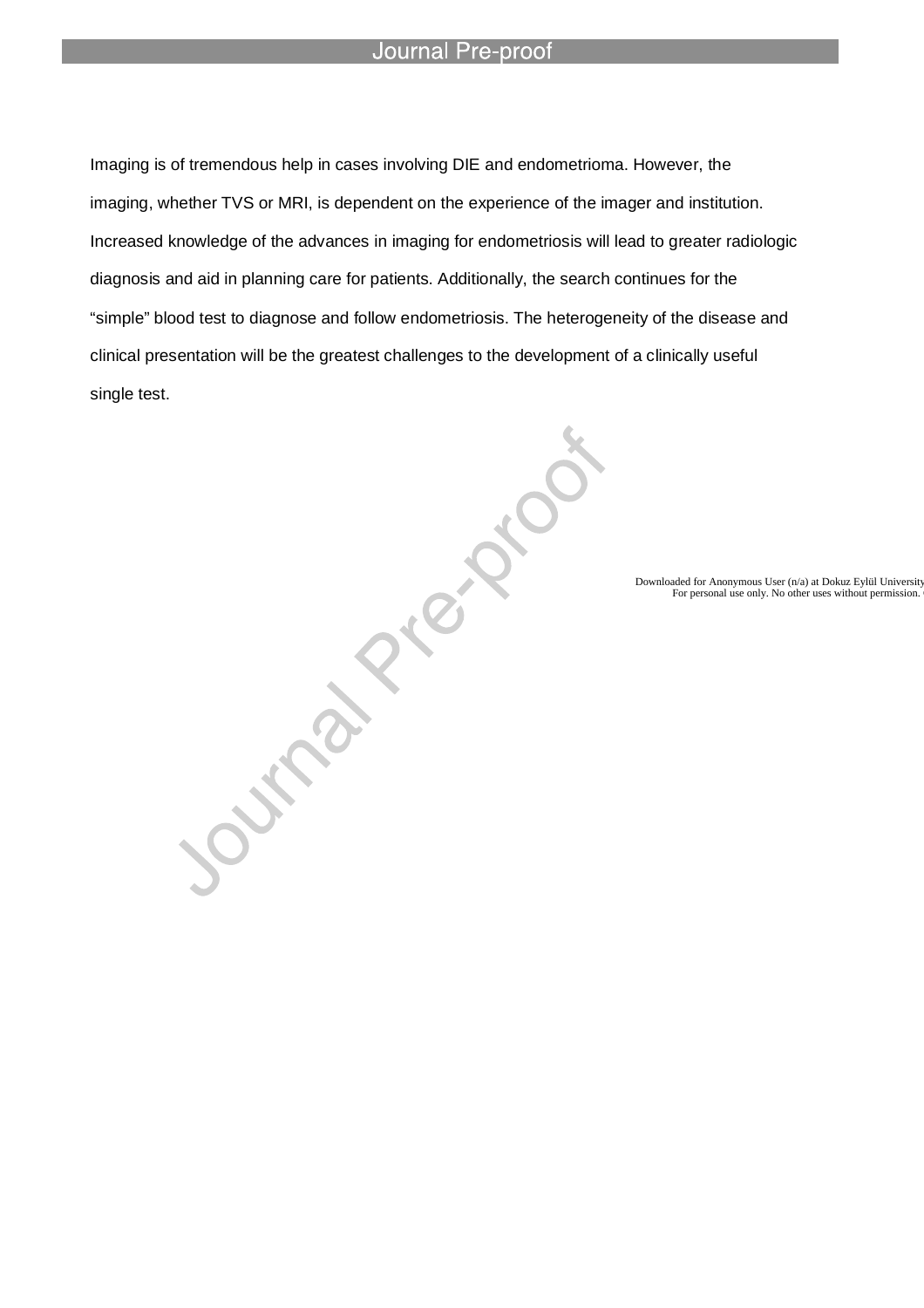l

### **Acknowledgements: none**

**Disclosures:** Dr. Bougie reports grants and personal fees from Hologic, Bayer, Allergan, and Abbvie, outside the submitted work. Dr. Singh reports grants and personal fees from Allergan, grants and personal fees from Abbvie, grants and personal fees from Bayer, during the conduct

**SOLUTION PYROUTES** 

Downloaded for Anonymous User (n/a) at Dokuz Eylül University<br>For personal use only. No other uses without permission.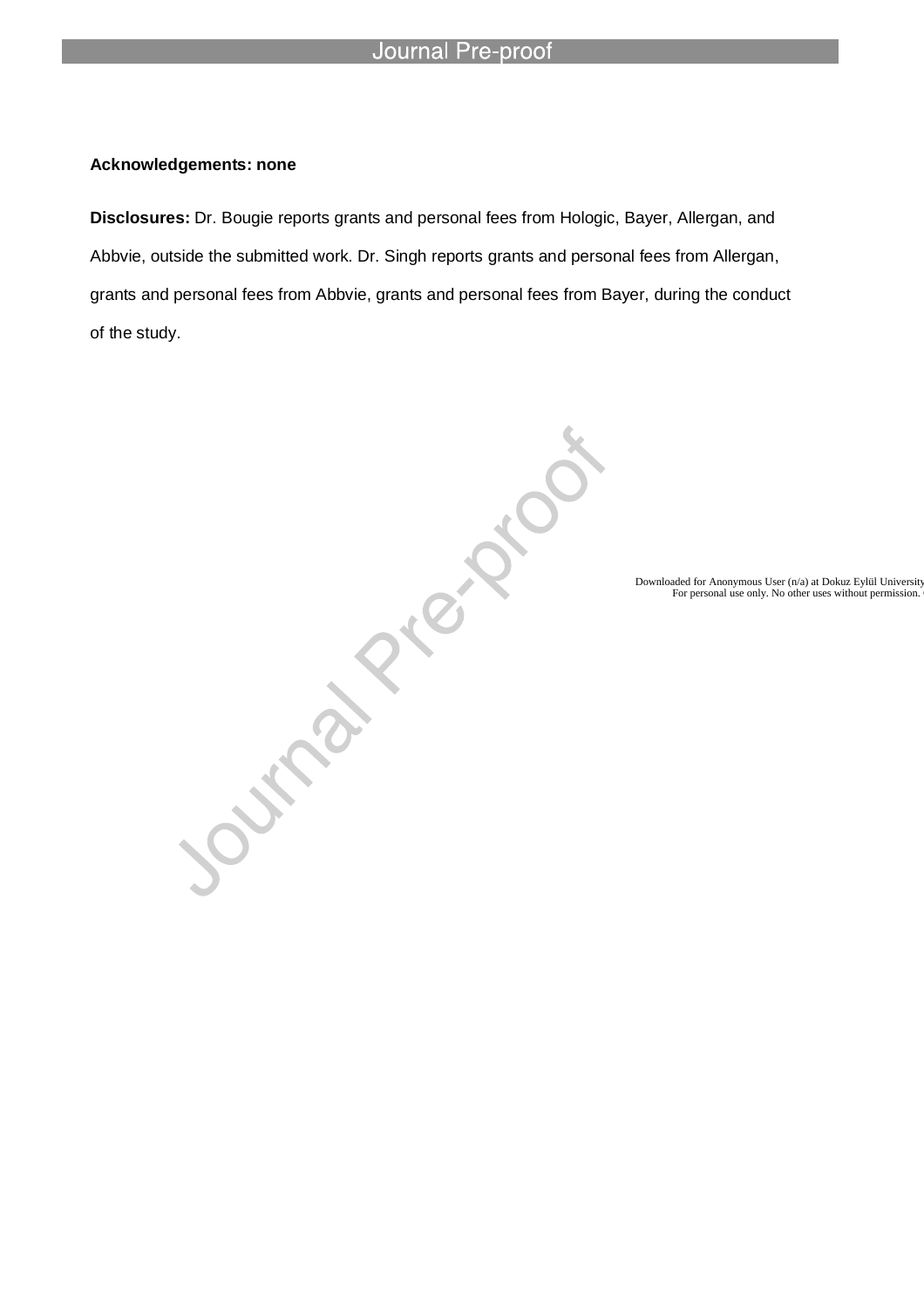l

# **References**

- 1. Hadfield R, Mardon H, Barlow D, Kennedy S. Delay in the diagnosis of endometriosis: a survey of women from the USA and the UK. *Hum Reprod.* 1996;11(4):878-880.
- 2. Nnoaham KE, Hummelshoj L, Webster P, et al. Impact of endometriosis on quality of life and work productivity: a multicenter study across ten countries. *Fertil Steril.* 2011;96(2):366-373 e368.
- 3. De Graaff AA, D'Hooghe TM, Dunselman GA, et al. The significant effect of endometriosis on physical, mental and social wellbeing: results from an international cross-sectional survey. *Hum Reprod.* 2013;28(10):2677-2685.
- 4. Surrey ES, Soliman AM, Johnson SJ, Davis M, Castelli-Haley J, Snabes MC. Risk of Developing Comorbidities Among Women with Endometriosis: A Retrospective Matched Cohort Study. *J Womens Health (Larchmt).* 2018;27(9):1114-1123.
- 5. McPeak AE, Allaire C, Williams C, Albert A, Lisonkova S, Yong PJ. Pain Catastrophizing and Pain Health-Related Quality-of-Life in Endometriosis. *Clin J Pain.* 2018;34(4):349-356.
- 6. Miller-Matero LR, Saulino C, Clark S, Bugenski M, Eshelman A, Eisenstein D. When treating the  $^{\circ}$ pain is not enough: a multidisciplinary approach for chronic pelvic pain. *Arch Womens Ment Health.* 2016;19(2):349-354. Downloaded for Anonymous User (n/a) at Dokuz Eylül University<br>  $\bigcap$   $\bigcap$   $\bigcap$   $\bigcap$   $\bigcap$   $\bigcap$   $\bigcap$   $\bigcap$   $\bigcap$   $\bigcap$   $\bigcap$   $\bigcap$   $\bigcap$   $\bigcap$   $\bigcap$   $\bigcap$   $\bigcap$   $\bigcap$   $\bigcap$   $\bigcap$   $\bigcap$   $\bigcap$   $\bigcap$   $\bigcap$   $\bigcap$   $\bigcap$   $\$
- 7. Nowakowski AC. Chronic inflammation and quality of life in older adults: a cross-sectional study using biomarkers to predict emotional and relational outcomes. *Health Qual Life Outcomes.*  2014;12:141.
- 8. Brosens I, Gordts S, Benagiano G. Endometriosis in adolescents is a hidden, progressive and severe disease that deserves attention, not just compassion. *Hum Reprod.* 2013;28(8):2026- 2031.
- 9. Unger CA, Laufer MR. Progression of endometriosis in non-medically managed adolescents: a case series. *J Pediatr Adolesc Gynecol.* 2011;24(2):e21-23.
- 10. Agarwal SK, Chapron C, Giudice LC, et al. Clinical diagnosis of endometriosis: a call to action. *Am J Obstet Gynecol.* 2019;220(4):354 e351-354 e312.
- 11. Chapron C, Souza C, Borghese B, et al. Oral contraceptives and endometriosis: the past use of oral contraceptives for treating severe primary dysmenorrhea is associated with endometriosis, especially deep infiltrating endometriosis. *Hum Reprod.* 2011;26(8):2028-2035.
- 12. Singh SS, Suen MW. Surgery for endometriosis: beyond medical therapies. *Fertil Steril.*  2017;107(3):549-554.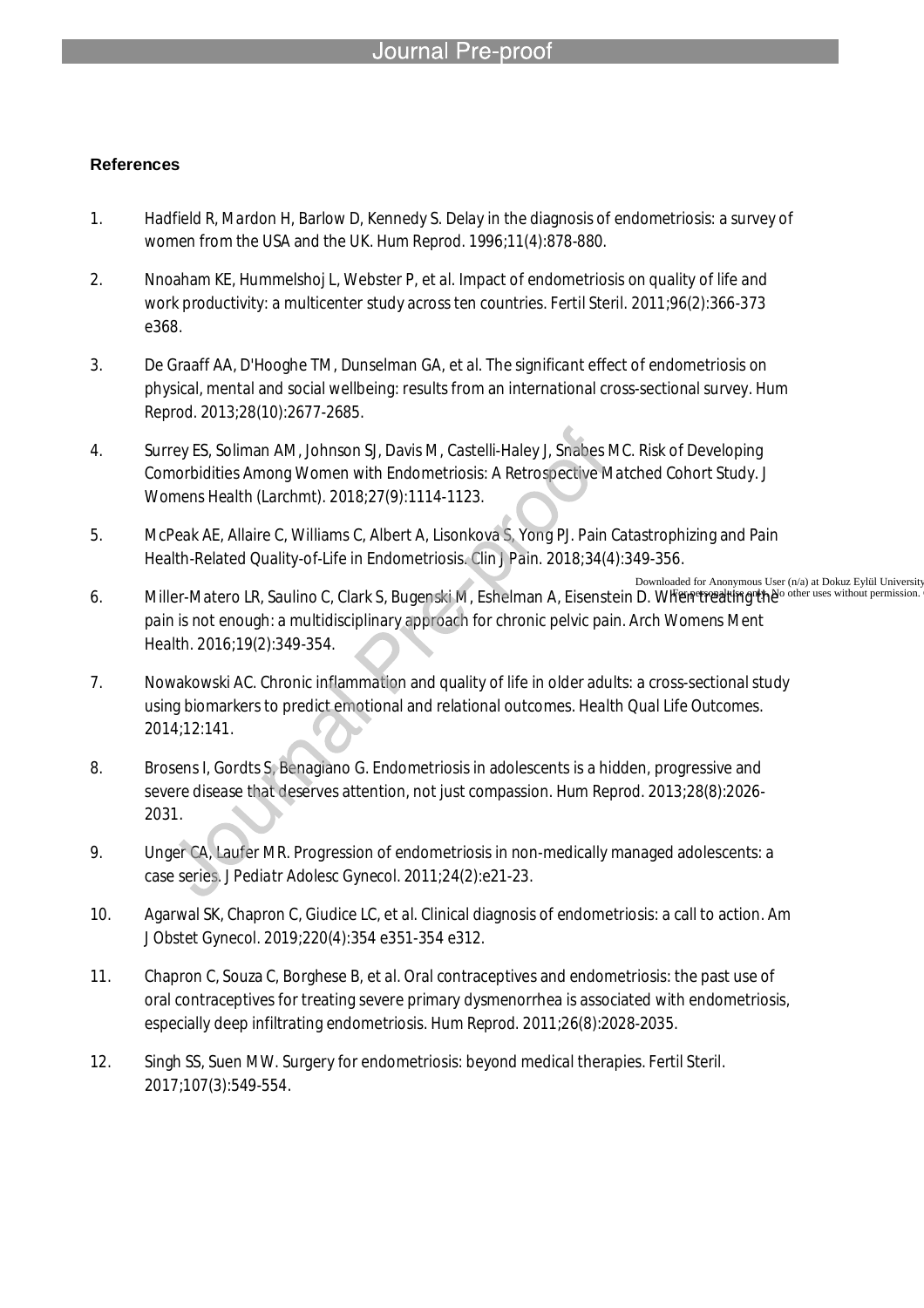13. Fedele L, Bianchi S, Zanconato G, Bergamini V, Berlanda N, Carmignani L. Long-term follow-up after conservative surgery for bladder endometriosis. *Fertil Steril.* 2005;83(6):1729-1733.

- 14. Dimoulios P, Koutroubakis IE, Tzardi M, Antoniou P, Matalliotakis IM, Kouroumalis EA. A case of sigmoid endometriosis difficult to differentiate from colon cancer. *BMC Gastroenterol.*  2003;3:18.
- 15. Moradi M, Parker M, Sneddon A, Lopez V, Ellwood D. Impact of endometriosis on women's lives: a qualitative study. *BMC Womens Health.* 2014;14:123.
- 16. Leyendecker G, Bilgicyildirim A, Inacker M, et al. Adenomyosis and endometriosis. Re-visiting their association and further insights into the mechanisms of auto-traumatisation. An MRI study. *Arch Gynecol Obstet.* 2015;291(4):917-932.
- 17. Vannuccini S, Petraglia F. Recent advances in understanding and managing adenomyosis. *F1000Res.* 2019;8.
- 18. Ashrafi M, Sadatmahalleh SJ, Akhoond MR, Talebi M. Evaluation of Risk Factors Associated with Endometriosis in Infertile Women. *Int J Fertil Steril.* 2016;10(1):11-21.
- 19. Machairiotis N, Stylianaki A, Dryllis G, et al. Extrapelvic endometriosis: a narelondity anamunder (n/a) at Dokuz Eylül University<br>For personal use only. No other uses without permission. diagnosed condition? *Diagn Pathol.* 2013;8:194.
- 20. Bajaj P, Bajaj P, Madsen H, Arendt-Nielsen L. Endometriosis is associated with central sensitization: a psychophysical controlled study. *J Pain.* 2003;4(7):372-380.
- 21. Zheng P, Zhang W, Leng J, Lang J. Research on central sensitization of endometriosis-associated pain: a systematic review of the literature. *J Pain Res.* 2019;12:1447-1456.
- 22. ACOG Practice Bulletin No. 51. Chronic pelvic pain. *Obstet Gynecol.* 2004;103(3):589-605.
- 23. Stanford EJ, Koziol J, Feng A. The prevalence of interstitial cystitis, endometriosis, adhesions, and vulvar pain in women with chronic pelvic pain. *J Minim Invasive Gynecol.* 2005;12(1):43-49.
- 24. Guo SW, Wang Y. The prevalence of endometriosis in women with chronic pelvic pain. *Gynecol Obstet Invest.* 2006;62(3):121-130.
- 25. Maixner W, Fillingim RB, Williams DA, Smith SB, Slade GD. Overlapping Chronic Pain Conditions: Implications for Diagnosis and Classification. *J Pain.* 2016;17(9 Suppl):T93-t107.
- 26. Meister MR, Sutcliffe S, Ghetti C, et al. Development of a standardized, reproducible screening examination for assessment of pelvic floor myofascial pain. *Am J Obstet Gynecol.*  2019;220(3):255.e251-255.e259.
- 27. Schmulson MJ, Drossman DA. What Is New in Rome IV. *J Neurogastroenterol Motil.*  2017;23(2):151-163.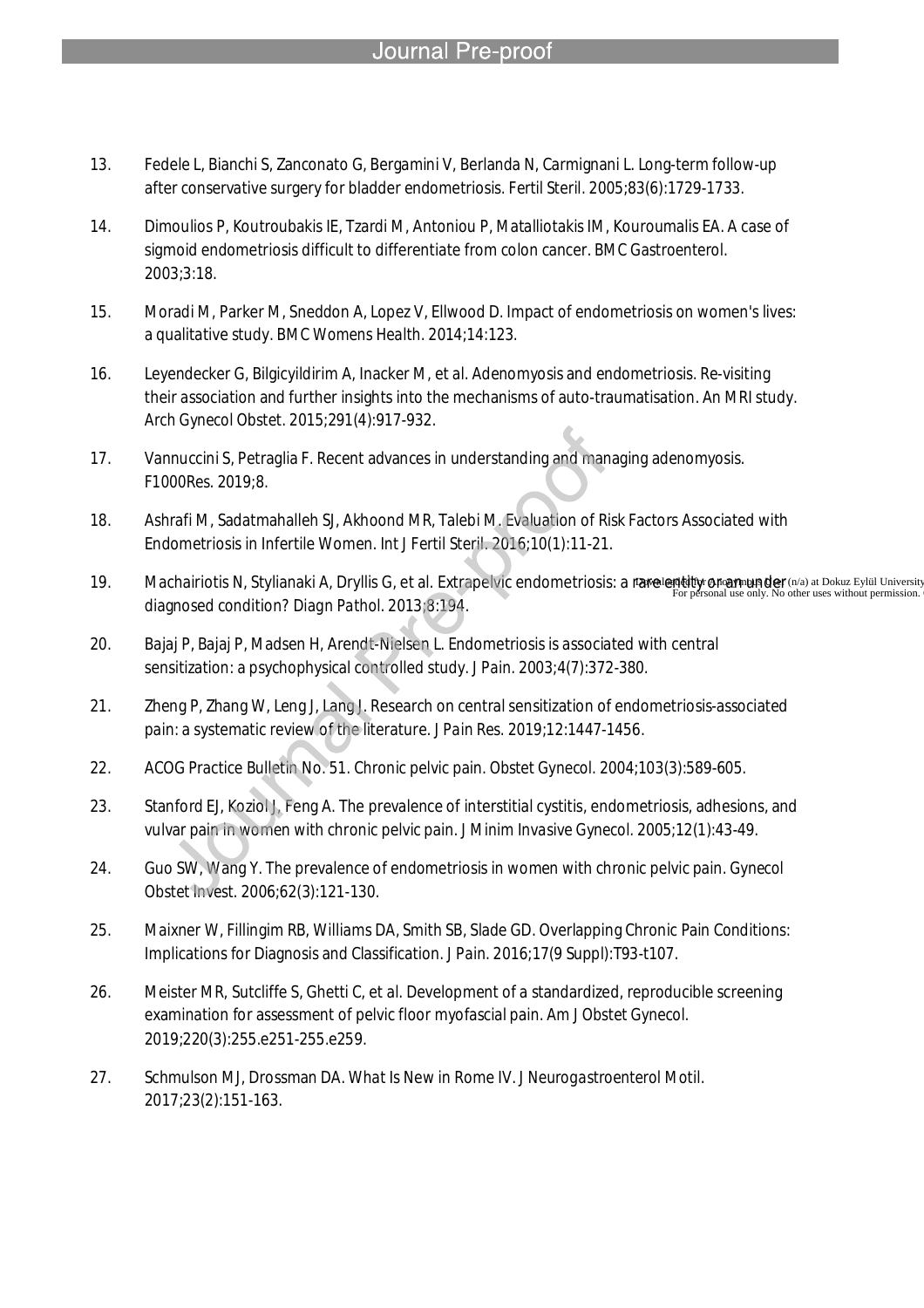- 28. Moayyedi P, Mearin F, Azpiroz F, et al. Irritable bowel syndrome diagnosis and management: A simplified algorithm for clinical practice. *United European Gastroenterol J.* 2017;5(6):773-788.
- 29. Hanno PM, Burks DA, Clemens JQ, et al. AUA guideline for the diagnosis and treatment of interstitial cystitis/bladder pain syndrome. *J Urol.* 2011;185(6):2162-2170.

- 30. Labat JJ, Riant T, Robert R, Amarenco G, Lefaucheur JP, Rigaud J. Diagnostic criteria for pudendal neuralgia by pudendal nerve entrapment (Nantes criteria). *Neurourol Urodyn.* 2008;27(4):306- 310.
- 31. Bornstein J, Goldstein AT, Stockdale CK, et al. 2015 ISSVD, ISSWSH and IPPS Consensus Terminology and Classification of Persistent Vulvar Pain and Vulvodynia. *Obstet Gynecol.*  2016;127(4):745-751.
- 32. Bao C, Noga H, Allaire C, et al. Provoked Vestibulodynia in Women with Pelvic Pain. *Sex Med.*  2019;7(2):227-234.
- 33. Aredo JV, Heyrana KJ, Karp BI, Shah JP, Stratton P. Relating Chronic Pelvic Pain and Endometriosis to Signs of Sensitization and Myofascial Pain and Dysfunction. *Semin Reprod Med.*  2017;35(1):88-97.
- 34. Morotti M, Vincent K, Becker CM. Mechanisms of pain in endometriosis. *Eur J Obstet Gynecol Reprod Biol.* 2017;209:8-13. Downloaded for Anonymous User (n/a) at Dokuz Eylül University<br>For personal use only. No other uses without permission.
- 35. Abdalmageed OS, Bedaiwy MA, Falcone T. Nerve Injuries in Gynecologic Laparoscopy. *J Minim Invasive Gynecol.* 2017;24(1):16-27.
- 36. Stratton P, Khachikyan I, Sinaii N, Ortiz R, Shah J. Association of chronic pelvic pain and endometriosis with signs of sensitization and myofascial pain. *Obstet Gynecol.* 2015;125(3):719- 728.
- 37. Glissen Brown JR, Bernstein GR, Friedenberg FK, Ehrlich AC. Chronic Abdominal Wall Pain: An Under-Recognized Diagnosis Leading to Unnecessary Testing. *J Clin Gastroenterol.*  2016;50(10):828-835.
- 38. Khoder W, Hale D. Pudendal neuralgia. *Obstet Gynecol Clin North Am.* 2014;41(3):443-452.
- 39. Cooke CM, Moloo H, Suen MW, Singh SS. When it's not deep endometriosis—bowel dysmotility in a patient with endometriosis: A case report and review. *Journal of Endometriosis and Pelvic Pain Disorders.* 2018;10(2):124-128.
- 40. Piketty M, Chopin N, Dousset B, et al. Preoperative work-up for patients with deeply infiltrating endometriosis: transvaginal ultrasonography must definitely be the first-line imaging examination. *Hum Reprod.* 2009;24(3):602-607.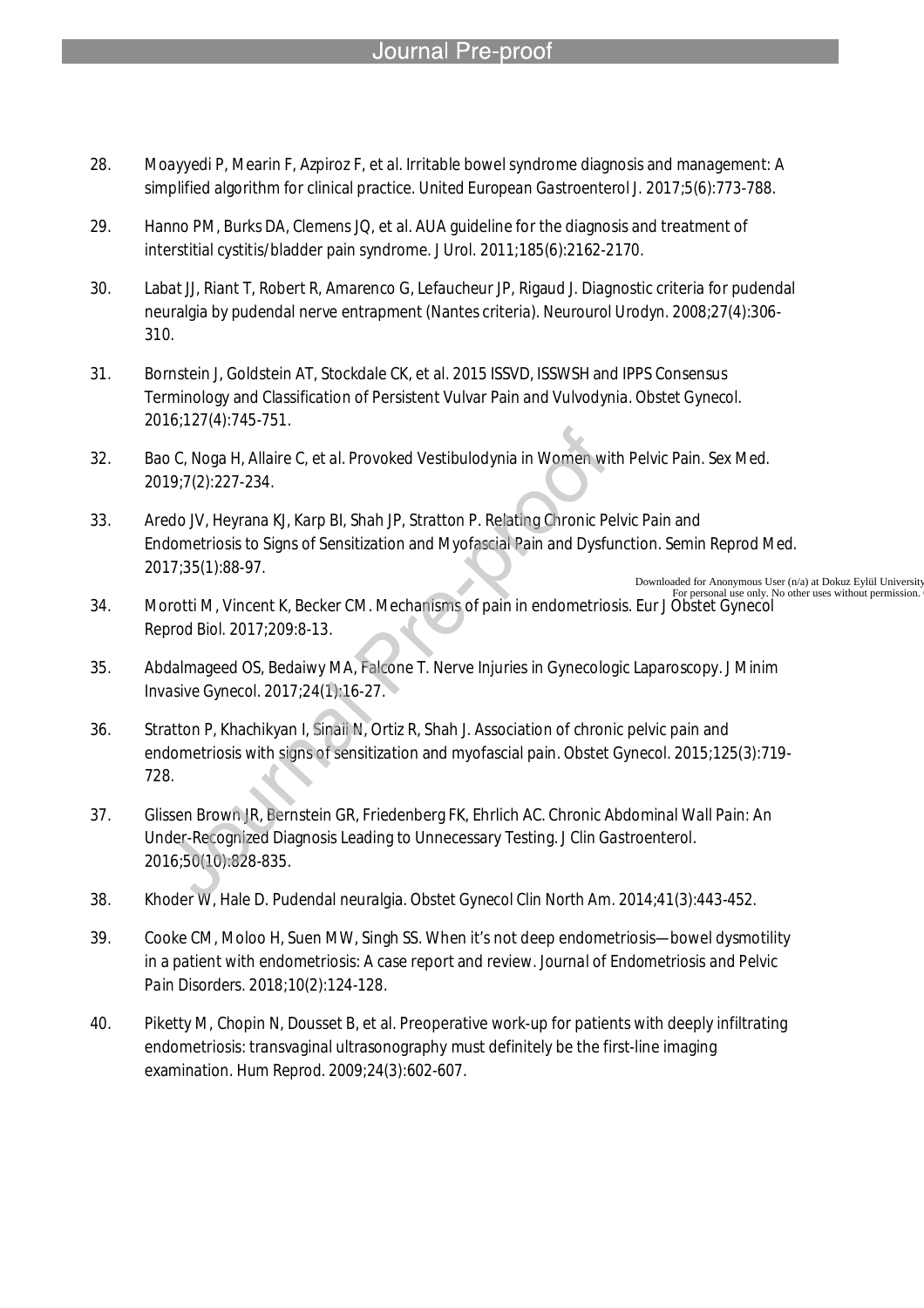41. Guerriero S, Ajossa S, Minguez JA, et al. Accuracy of transvaginal ultrasound for diagnosis of deep endometriosis in uterosacral ligaments, rectovaginal septum, vagina and bladder: systematic review and meta-analysis. *Ultrasound Obstet Gynecol.* 2015;46(5):534-545.

- 42. Guerriero S, Ajossa S, Orozco R, et al. Accuracy of transvaginal ultrasound for diagnosis of deep endometriosis in the rectosigmoid: systematic review and meta-analysis. *Ultrasound Obstet Gynecol.* 2016;47(3):281-289.
- 43. Fraser MA, Agarwal S, Chen I, Singh SS. Routine vs. expert-guided transvaginal ultrasound in the diagnosis of endometriosis: a retrospective review. *Abdom Imaging.* 2015;40(3):587-594.
- 44. Hudelist G, English J, Thomas AE, Tinelli A, Singer CF, Keckstein J. Diagnostic accuracy of transvaginal ultrasound for non-invasive diagnosis of bowel endometriosis: systematic review and meta-analysis. *Ultrasound Obstet Gynecol.* 2011;37(3):257-263.
- 45. Tammaa A, Fritzer N, Strunk G, Krell A, Salzer H, Hudelist G. Learning curve for the detection of pouch of Douglas obliteration and deep infiltrating endometriosis of the rectum. *Hum Reprod.*  2014;29(6):1199-1204.
- 46. Guerriero S, Condous G, van den Bosch T, et al. Systematic approach to sonographic evaluation Of the pelvis in women with suspected endometriosis, including terms, definition and the manymous User (n/a) at Dokuz Eylül University measurements: a consensus opinion from the International Deep Endometriosis Analysis (IDEA) group. *Ultrasound Obstet Gynecol.* 2016;48(3):318-332.
- 47. Guerriero S, Saba L, Pascual MA, et al. Transvaginal ultrasound vs magnetic resonance imaging for diagnosing deep infiltrating endometriosis: systematic review and meta-analysis. *Ultrasound Obstet Gynecol.* 2018;51(5):586-595.
- 48. Medeiros LR, Rosa MI, Silva BR, et al. Accuracy of magnetic resonance in deeply infiltrating endometriosis: a systematic review and meta-analysis. *Arch Gynecol Obstet.* 2015;291(3):611- 621.
- 49. Nisenblat V, Bossuyt PM, Farquhar C, Johnson N, Hull ML. Imaging modalities for the noninvasive diagnosis of endometriosis. *Cochrane Database Syst Rev.* 2016;2:CD009591.
- 50. Noventa M, Saccardi C, Litta P, et al. Ultrasound techniques in the diagnosis of deep pelvic endometriosis: algorithm based on a systematic review and meta-analysis. *Fertil Steril.*  2015;104(2):366-383 e362.
- 51. Bazot M, Stivalet A, Darai E, Coudray C, Thomassin-Naggara I, Poncelet E. Comparison of 3D and 2D FSE T2-weighted MRI in the diagnosis of deep pelvic endometriosis: preliminary results. *Clin Radiol.* 2013;68(1):47-54.
- 52. Bazot M, Bharwani N, Huchon C, et al. European society of urogenital radiology (ESUR) guidelines: MR imaging of pelvic endometriosis. *Eur Radiol.* 2017;27(7):2765-2775.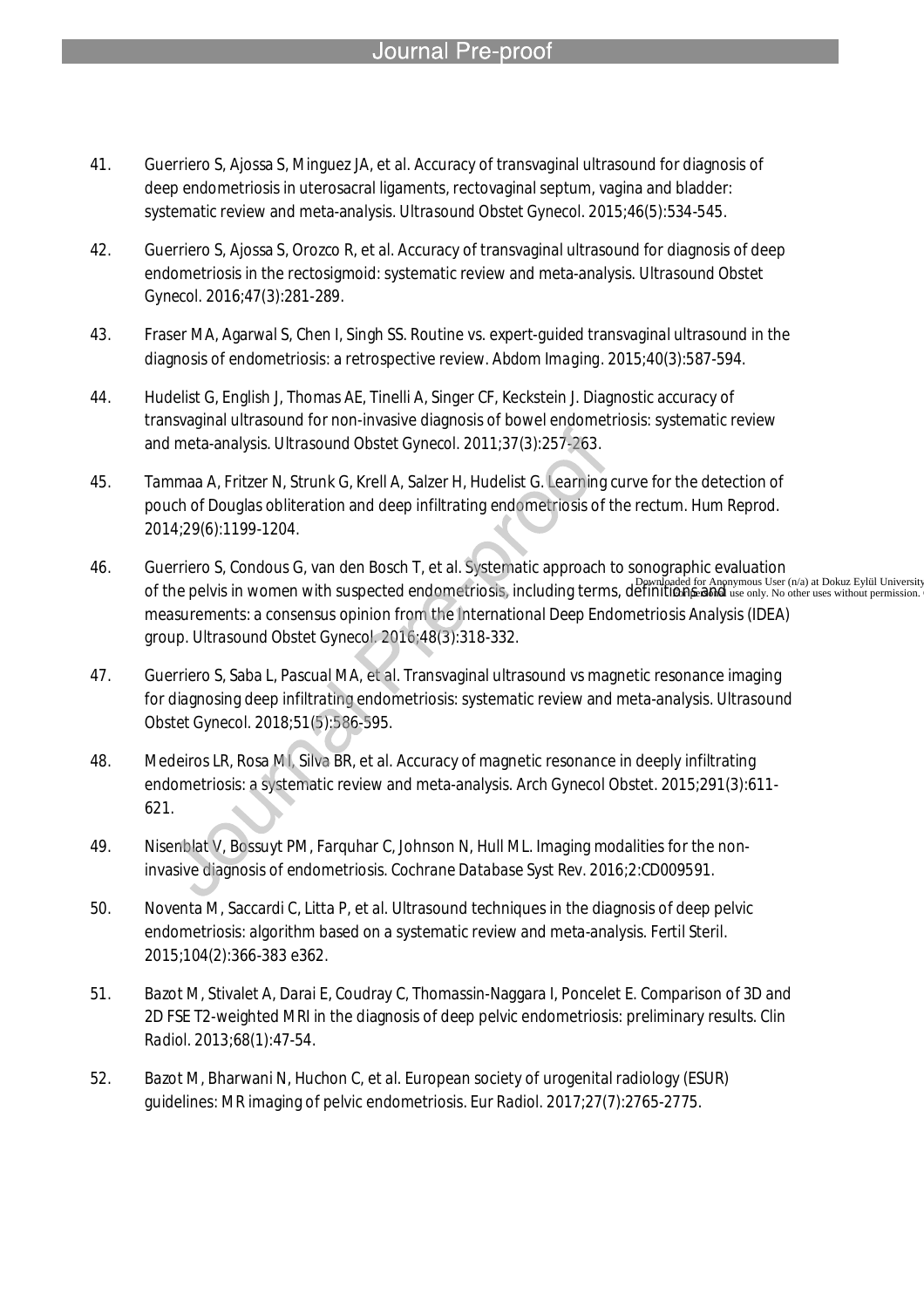53. Leyland N, Casper R, Laberge P, Singh SS, Sogc. Endometriosis: diagnosis and management. *J Obstet Gynaecol Can.* 2010;32(7 Suppl 2):S1-32.

- 54. Dunselman GA, Vermeulen N, Becker C, et al. ESHRE guideline: management of women with endometriosis. *Hum Reprod.* 2014;29(3):400-412.
- 55. Nisenblat V, Bossuyt PM, Shaikh R, et al. Blood biomarkers for the non-invasive diagnosis of endometriosis. *Cochrane Database Syst Rev.* 2016(5):CD012179.
- 56. Hirsch M, Duffy J, Davis CJ, et al. Diagnostic accuracy of cancer antigen 125 for endometriosis: a systematic review and meta-analysis. *BJOG.* 2016;123(11):1761-1768.
- 57. Le T, Giede C. No. 230-Initial Evaluation and Referral Guidelines for Management of Pelvic/Ovarian Masses. *J Obstet Gynaecol Can.* 2018;40(3):e223-e229.
- 58. Jeon JH, Park SY, Lee SR, Jeong K, Chung HW. Serum Anti-Mullerian Hormone Levels before Surgery in Patients with Ovarian Endometriomas Compared to Other Benign Ovarian Cysts. *J Menopausal Med.* 2015;21(3):142-148.
- 59. O DF, Flores I, Waelkens E, D'Hooghe T. Noninvasive diagnosis of endometriosis: Review of Current peripheral blood and endometrial biomarkers. *Best Pract Res Clim* @byt@# Gynaegoods User (n/a) at Dokuz Eylül University<br>Por personal use only. No other uses without permission. 2018;50:72-83.
- 60. Nisenblat V, Prentice L, Bossuyt PM, Farquhar C, Hull ML, Johnson N. Combination of the noninvasive tests for the diagnosis of endometriosis. *Cochrane Database Syst Rev.*  2016;7:CD012281.
- 61. Gupta D, Hull ML, Fraser I, et al. Endometrial biomarkers for the non-invasive diagnosis of endometriosis. *Cochrane Database Syst Rev.* 2016;4:CD012165.
- 62. Creed J, Maggrah A, Reguly B, Harbottle A. Mitochondrial DNA deletions accurately detect endometriosis in symptomatic females of child-bearing age. *Biomark Med.* 2019;13(4):291-306.
- 63. Ahn SH, Singh V, Tayade C. Biomarkers in endometriosis: challenges and opportunities. *Fertil Steril.* 2017;107(3):523-532.
- 64. Ballweg ML. Impact of endometriosis on women's health: comparative historical data show that the earlier the onset, the more severe the disease. *Best Pract Res Clin Obstet Gynaecol.*  2004;18(2):201-218.
- 65. Sinaii N, Cleary SD, Ballweg ML, Nieman LK, Stratton P. High rates of autoimmune and endocrine disorders, fibromyalgia, chronic fatigue syndrome and atopic diseases among women with endometriosis: a survey analysis. *Hum Reprod.* 2002;17(10):2715-2724.
- 66. Melin A, Sparen P, Persson I, Bergqvist A. Endometriosis and the risk of cancer with special emphasis on ovarian cancer. *Hum Reprod.* 2006;21(5):1237-1242.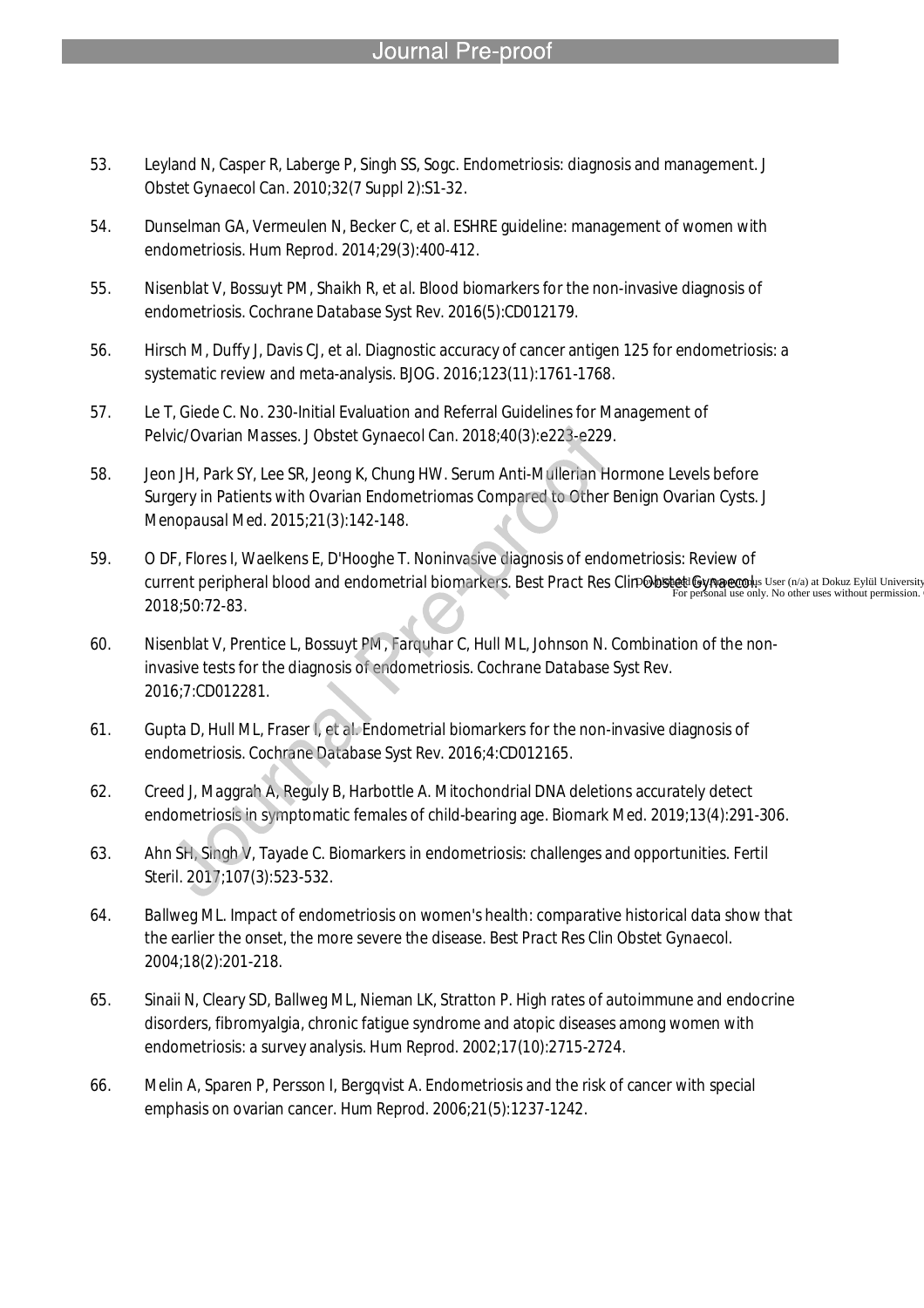67. Fassbender A, Rahmioglu N, Vitonis AF, et al. World Endometriosis Research Foundation Endometriosis Phenome and Biobanking Harmonisation Project: IV. Tissue collection, processing, and storage in endometriosis research. *Fertil Steril.* 2014;102(5):1244-1253.

l

68. Rahmioglu N, Fassbender A, Vitonis AF, et al. World Endometriosis Research Foundation Endometriosis Phenome and Biobanking Harmonization Project: III. Fluid biospecimen collection, processing, and storage in endometriosis research. *Fertil Steril.* 2014;102(5):1233- 1243.

Downloaded for Anonymous User (n/a) at Dokuz Eylül University<br>For personal use only. No other uses without permission.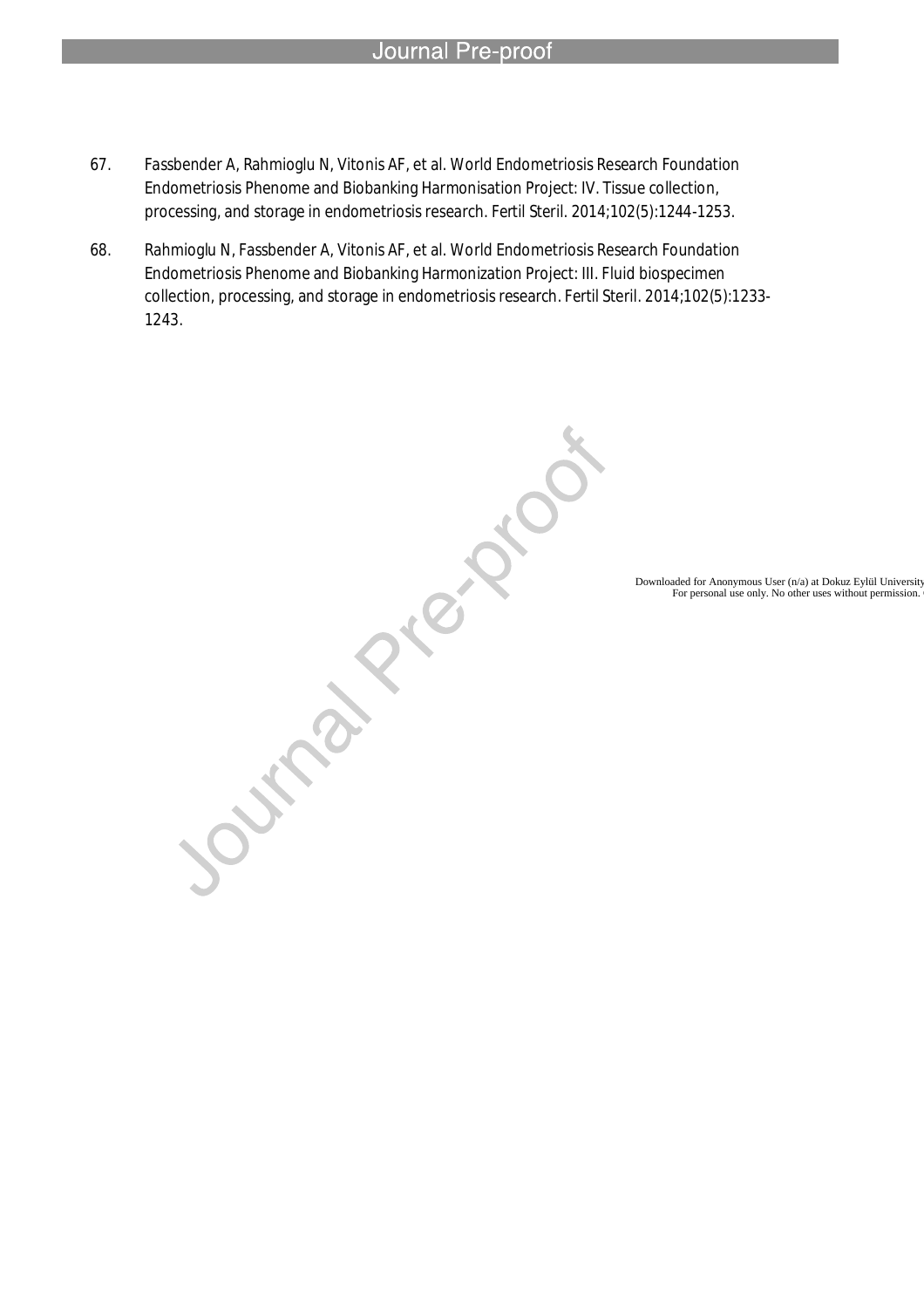l



**Figure 1:** Skin changes due to chronic "hot water bottle" application to the skin for pain relief.

Southern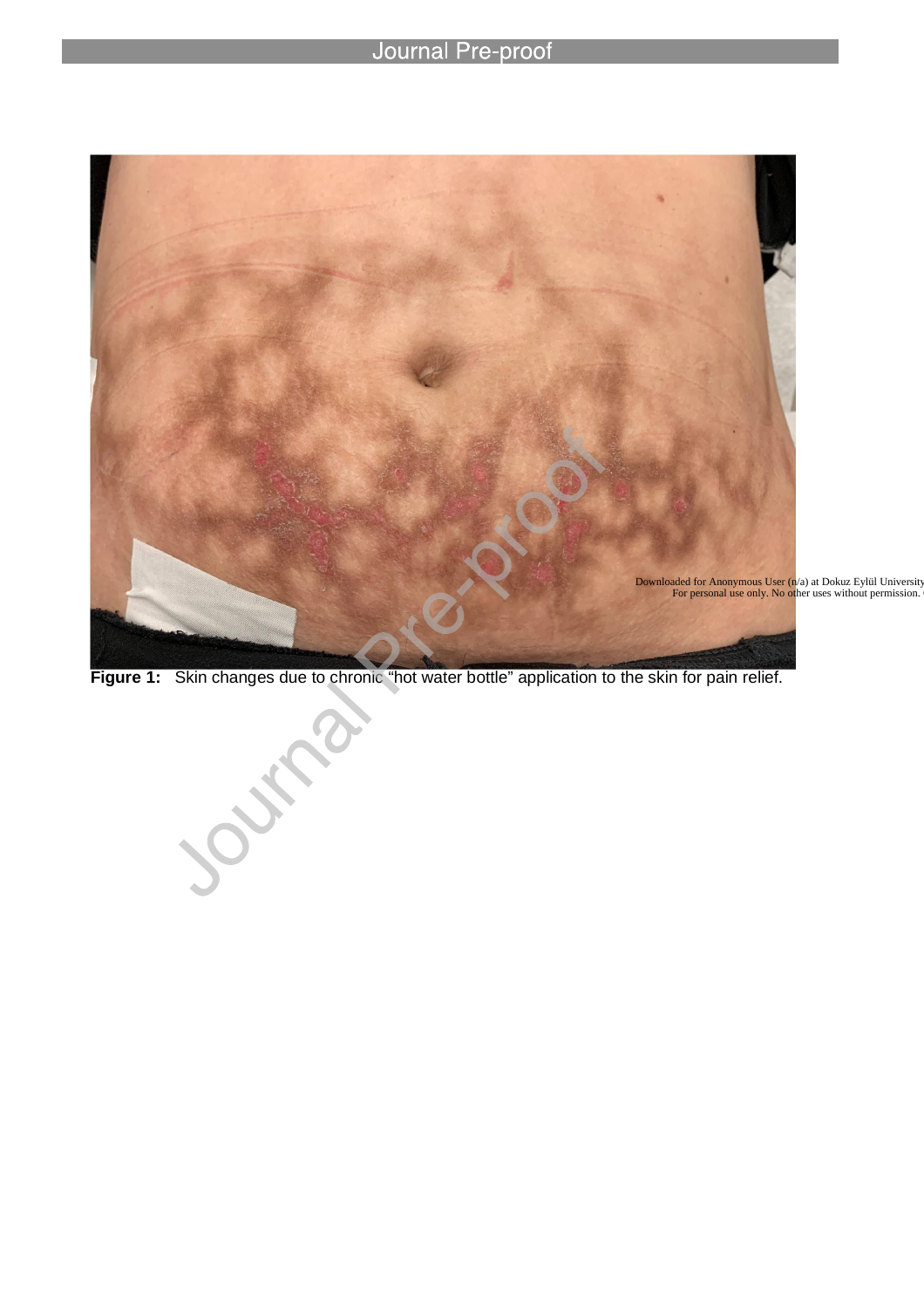l



**Figure 2:** Vaginal endometriosis lesions on physical exam (arrows) and final excision specimen

(Image 1.png in high resolution)

Outside S

Downloaded for Anonymous User (n/a) at Dokuz Eylül University<br>For personal use only. No other uses without permission.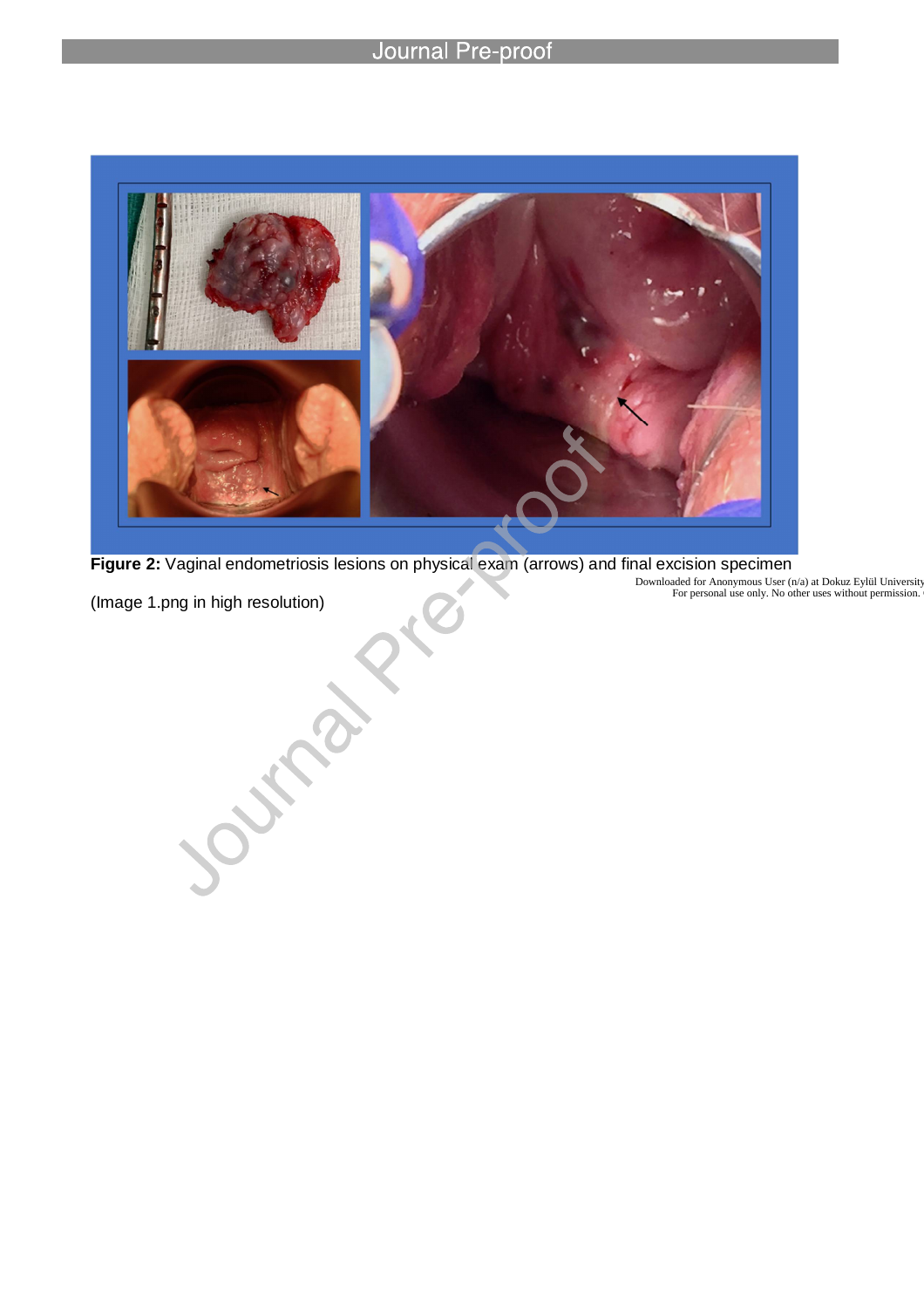# *Clinical tip - History for Endometriosis-Related Pain*

l

# **Consider Endometriosis:**

- D's: Dysmenorrhea, Dyspareunia, Dysuria, Dyschezia, Diffuse pelvic pain
- Infertility
- Cyclical/catamenial symptoms outside the pelvis (e.g. lung, nerve, scar)
- Personal history of oral contraceptive use in past
- Family history
- Response to past medications, surgeries

Downloaded for Anonymous User (n/a) at Dokuz Eylül University<br>For personal use only. No other uses without permission.

# **Consider Concomitant Chronic Pelvic Pain and Overlapping conditions:**

- Inadequate response to traditional therapy for endometriosis
- Widespread body pain without a cyclical exacerbation
- Focal pain sources (myofascial, nerve related, bowel/bladder, vulvar pain)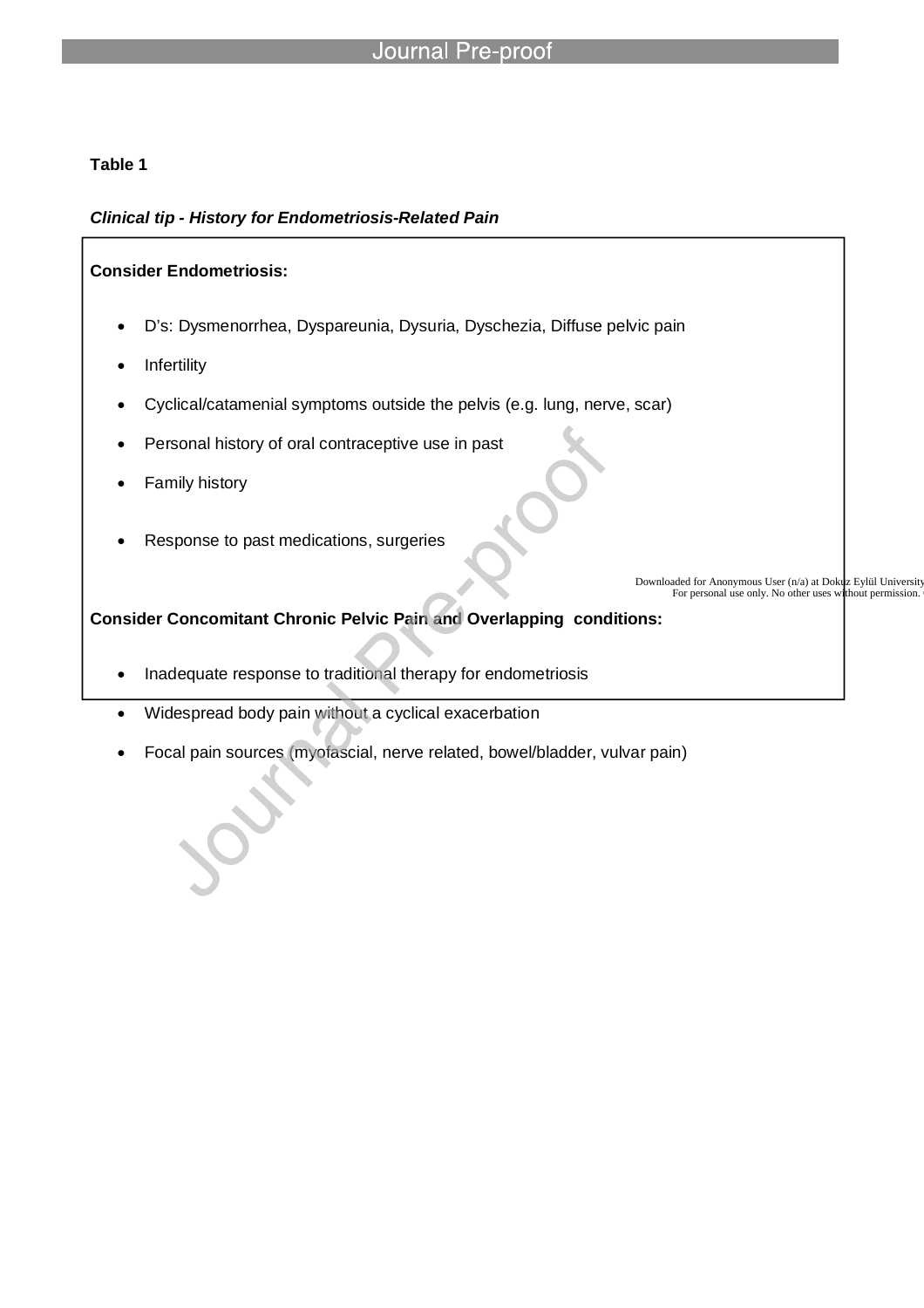# *Clinical tip: Engage and educate patient during exam to evaluate pain manifestations*

l

| <b>Physical exam finding</b> | <b>Definition/diagnosis</b>                                                      | How it relates to endometriosis                                                                                                              |  |
|------------------------------|----------------------------------------------------------------------------------|----------------------------------------------------------------------------------------------------------------------------------------------|--|
| Allodynia                    | Pain from a stimulus that does<br>not normally provoke pain                      | Allodynia detected more often and in<br>more sites in women with pain [36]                                                                   |  |
| Hyperalgesia                 | Increased pain response from a<br>stimulus that normally provokes<br>pain        | Regional hyperalgesia observed<br>more commonly in women with<br>endometriosis and pain [36]                                                 |  |
| Muscle trigger point         | Symptomatic painful taut bands of                                                | Identified secondary to                                                                                                                      |  |
| (abdomen, pelvic floor)      | muscle in sustained state of                                                     | endometriosis and chronic pain                                                                                                               |  |
|                              | contracture                                                                      | conditions, compounds experience                                                                                                             |  |
|                              |                                                                                  | of pain                                                                                                                                      |  |
| Central sensitization        | Increased responsiveness and                                                     | Important mechanism in                                                                                                                       |  |
|                              | hypersensitivity, manifested by<br>allodynia, hyperalgesia, and<br>referred pain | endometrinsis <sub>offel</sub> ated pain, pain may kuz Eylül University<br>become independent of periodicity without permission.<br>stimulus |  |
|                              |                                                                                  |                                                                                                                                              |  |

Journal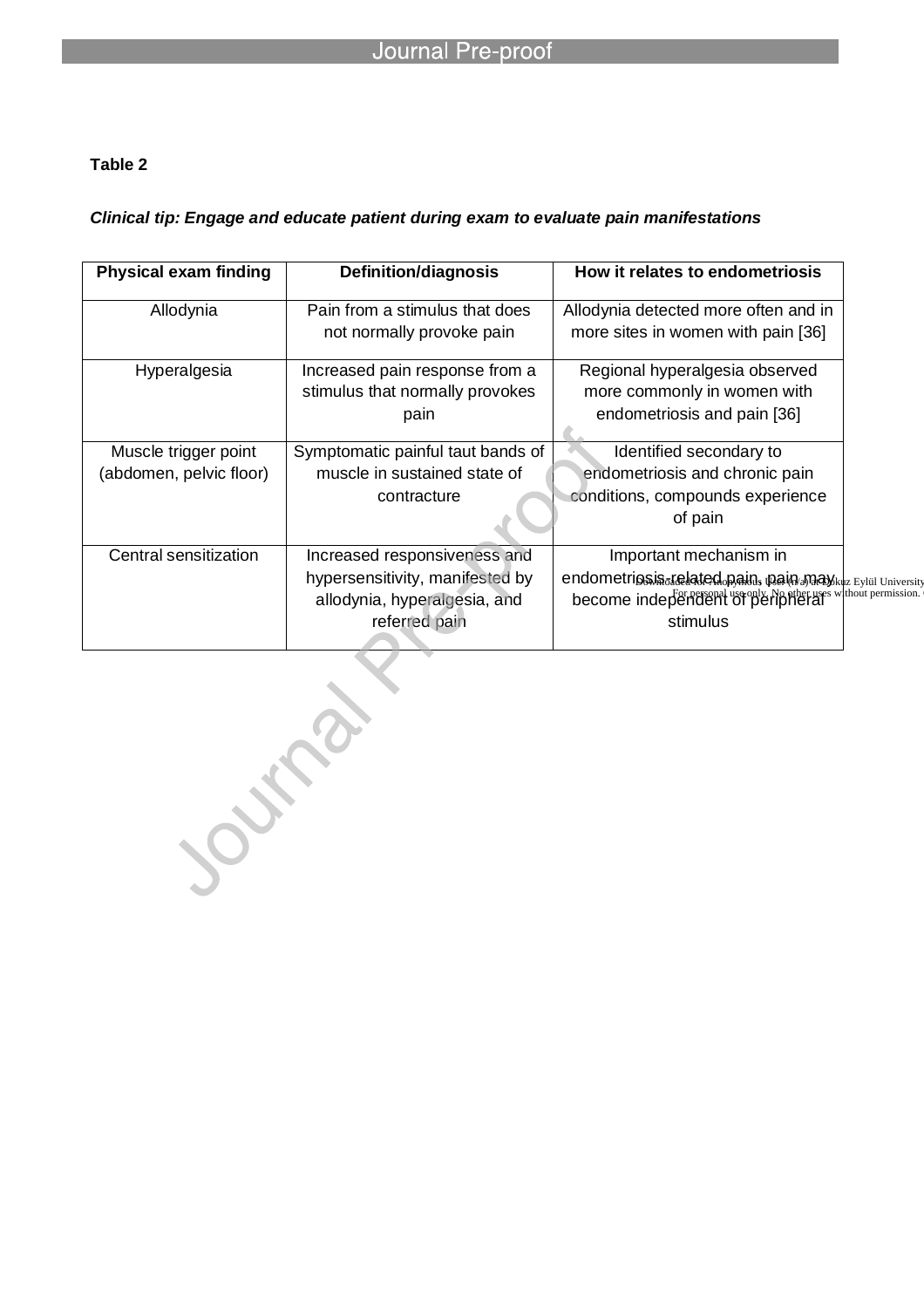# *Clinical tip: Common\* chronic pelvic pain disorders*

# *\*this list is not exhaustive of all pain generators or conditions*

| Chronic pelvic pain condition             | <b>Key history</b>                                                                                                                                                                                                                                                            | Key physical exam                                                                                                                                                                                                                                                                                                                                                                                                                                                         |  |
|-------------------------------------------|-------------------------------------------------------------------------------------------------------------------------------------------------------------------------------------------------------------------------------------------------------------------------------|---------------------------------------------------------------------------------------------------------------------------------------------------------------------------------------------------------------------------------------------------------------------------------------------------------------------------------------------------------------------------------------------------------------------------------------------------------------------------|--|
| Myofascial pain syndrome                  | Cramping, shooting, radiating<br>pain, worsened by movement                                                                                                                                                                                                                   | Muscle trigger points -<br>palpable taut bands of<br>muscle and connective<br>tissue                                                                                                                                                                                                                                                                                                                                                                                      |  |
| Pudendal neuralgia                        | Nantes criteria: 1) Pain in<br>distribution of the pudendal<br>nerve extending from clitoris to<br>anus, 2) Pain worsened by<br>sitting, 3) Pain does not wake<br>patient from sleep, 4) No<br>objective sensory impairment,<br>5) Pain relieved by anesthetic<br>nerve block | Tinel's sign: reproducible<br>vulvar pain/paresthesia<br>elicited by palpation over<br>ischial spine on vaginal or<br>rectal exam (not necessary<br>$\mathbf{DofQ}$ $\mathbf{GaG}$ $\mathbf{GQ}$ $\mathbf{AQ}$ $\mathbf{GQ}$ $\mathbf{AQ}$ $\mathbf{SQ}$ $\mathbf{SQ}$ $\mathbf{W}$ $\mathbf{SQ}$ $\mathbf{SQ}$ $\mathbf{SQ}$ $\mathbf{SQ}$ $\mathbf{SQ}$ $\mathbf{SQ}$ $\mathbf{SQ}$ $\mathbf{SQ}$ $\mathbf{SQ}$ $\mathbf{SQ}$ $\mathbf{SQ}$ $\mathbf{SQ}$ $\mathbf{SQ}$ |  |
| Vulvodynia                                | Vulvar pain of at least 3<br>months' duration, without a<br>clear identifiable cause                                                                                                                                                                                          | Cotton swab palpation of<br>vulva, pelvic floor trigger<br>points are common                                                                                                                                                                                                                                                                                                                                                                                              |  |
| Painful bladder syndrome                  | Pain, pressure, discomfort<br>related to the bladder,<br>associated with lower urinary<br>tract symptoms for $> 6$ weeks<br>duration, in absence of infection<br>of other identifiable causes                                                                                 | Possible tenderness along<br>the bladder base and<br>urethra, pelvic floor trigger<br>points are common                                                                                                                                                                                                                                                                                                                                                                   |  |
| Irritable bowel syndrome                  | Recurrent abdominal pain in<br>association with abnormal<br>bowel habits                                                                                                                                                                                                      | No specific objective<br>diagnostic criteria                                                                                                                                                                                                                                                                                                                                                                                                                              |  |
| lliohypogastric/ilioinguinal<br>neuralgia | Burning/searing pain to light<br>touch in nerve distribution after<br>iatrogenic injury or entrapment                                                                                                                                                                         | Allodynia with scratch test                                                                                                                                                                                                                                                                                                                                                                                                                                               |  |